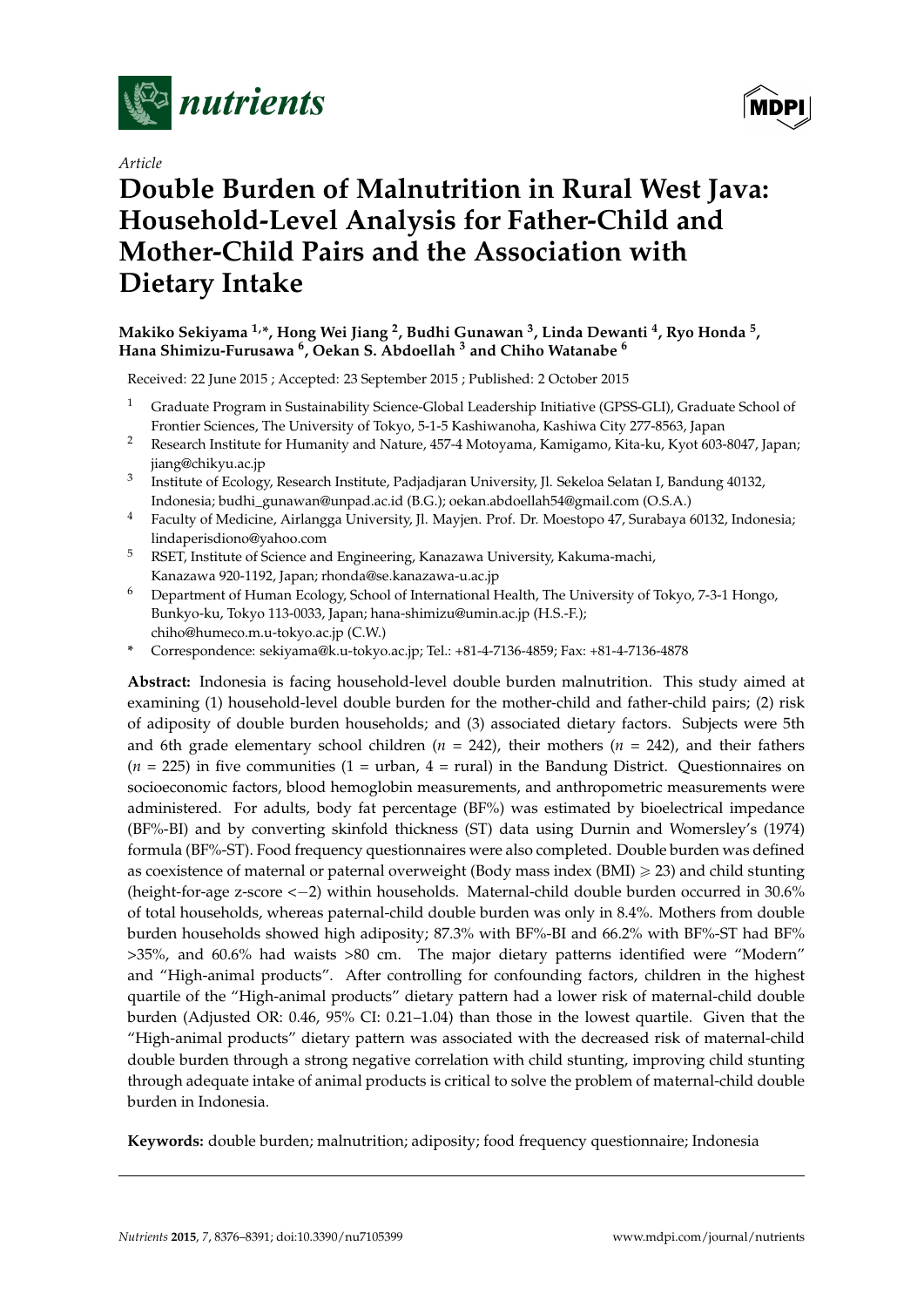#### **1. Introduction**

Nutrition transition comprises food consumption and physical activity changes caused by lifestyle transformations resulting from rapid urbanization and modernization [\[1\]](#page-13-0). Whereas this process occurred gradually in developed countries, in many developing countries it has been proceeding at a faster rate [\[2\]](#page-13-1). Consequently, many developing countries are facing increasing rates of overweight and obesity [\[3](#page-13-2)[,4\]](#page-13-3), though undernutrition is still prevalent in these countries. This coexistence of overnutrition and undernutrition is often referred as the double burden of malnutrition [\[2,](#page-13-1)[5,](#page-13-4)[6\]](#page-13-5). Researchers have revealed that double burden occurs not only at the country level [\[5](#page-13-4)[,7\]](#page-13-6), but also at the household level [\[8,](#page-13-7)[9\]](#page-13-8).

As for household-level double burden, most literature has examined the relationship between mother and child. These studies revealed that in several countries mothers are overweight whereas their children are stunted in the same household [\[9](#page-13-8)[,10\]](#page-13-9). However, the relationship between father and child at the household level has scarcely been investigated.

Body mass index (BMI) has been commonly used to define maternal overweight in double burden households [\[2](#page-13-1)[,6](#page-13-5)[,9](#page-13-8)[,10\]](#page-13-9), despite the fact that it does not directly measure adiposity. Excess adiposity is associated with increased risk of non-communicable diseases (NCDs) such as type 2 diabetes and cardiovascular disease [\[11,](#page-13-10)[12\]](#page-13-11). NCDs are the leading cause of global disease burden [\[13\]](#page-13-12), with 80% of mortality from NCDs occurring in low- and middle-income countries [\[14\]](#page-13-13). However, the actual risk of adiposity among mothers in double burden households has not been studied.

Identification of risk factors of the double burden household has been investigated from the perspective of socioeconomic characteristics of these households [\[10](#page-13-9)[,15](#page-13-14)[,16\]](#page-13-15). Several studies have revealed that double burden is associated with older maternal age [\[6,](#page-13-5)[10\]](#page-13-9), maternal short stature [\[15](#page-13-14)[,16\]](#page-13-15), larger family size [\[15,](#page-13-14)[17\]](#page-13-16), and higher levels of maternal education [\[6,](#page-13-5)[10\]](#page-13-9). However, food consumption patterns of household members, which mediate socioeconomic characteristics of the household, and physical characteristics of household members, have scarcely been studied as associated factors of double burden. For example, higher risk of double burden in urban residents was interpreted to be associated with a rapid shift to inactivity and an energy-dense diet [\[10\]](#page-13-9), but empirical data for explaining such an association are limited. One such example of the limited literature is that of a study in Malaysia, which concluded that the variety of food available to children decreases the risk of double burden [\[17\]](#page-13-16).

Until recently, three studies have reported double burden of malnutrition at the household level in Indonesia [\[2](#page-13-1)[,6](#page-13-5)[,18\]](#page-13-17) using secondary data analysis with a large sample size. The first study analyzed data from the Indonesian Nutrition Surveillance System (INSS) in 2000–2003 and found that overweight mother and stunted child pairs were found among 11% of rural households in Indonesia [\[6\]](#page-13-5). The latter two studies used the same dataset, the Indonesian Family Life Survey (IFLS), from different years. Roemling and Qaim [\[2\]](#page-13-1) analyzed 1993 (IFLS1), 1997 (IFLS2), 2000 (IFLS3), and 2007 (IFLS4) data as a panel and found the proportion of double burden households increased between 1993 and 1997, but remained relatively stable since that time. Vaezghasemi analyzed 2007 (IFLS4) data and found that 19% of households had at least one underweight and one overweight member of the household [\[18\]](#page-13-17). These studies have investigated determinants of double burden households using socioeconomic characteristics of the households, whereas the relationship between double burden and food intake patterns has not been analyzed.

The objectives of this study were (1) to examine double burden structure at the household level, not only for the mother-child pair but also for the father-child pair; (2) to compare the adiposity related physical characteristics of double burden household members and non-double burden household members; and (3) to explore the association of dietary patterns of the household members with the occurrence of double burden. The targets for this study were five communities (1 urban and 4 rural) in the Bandung District in West Java, Indonesia.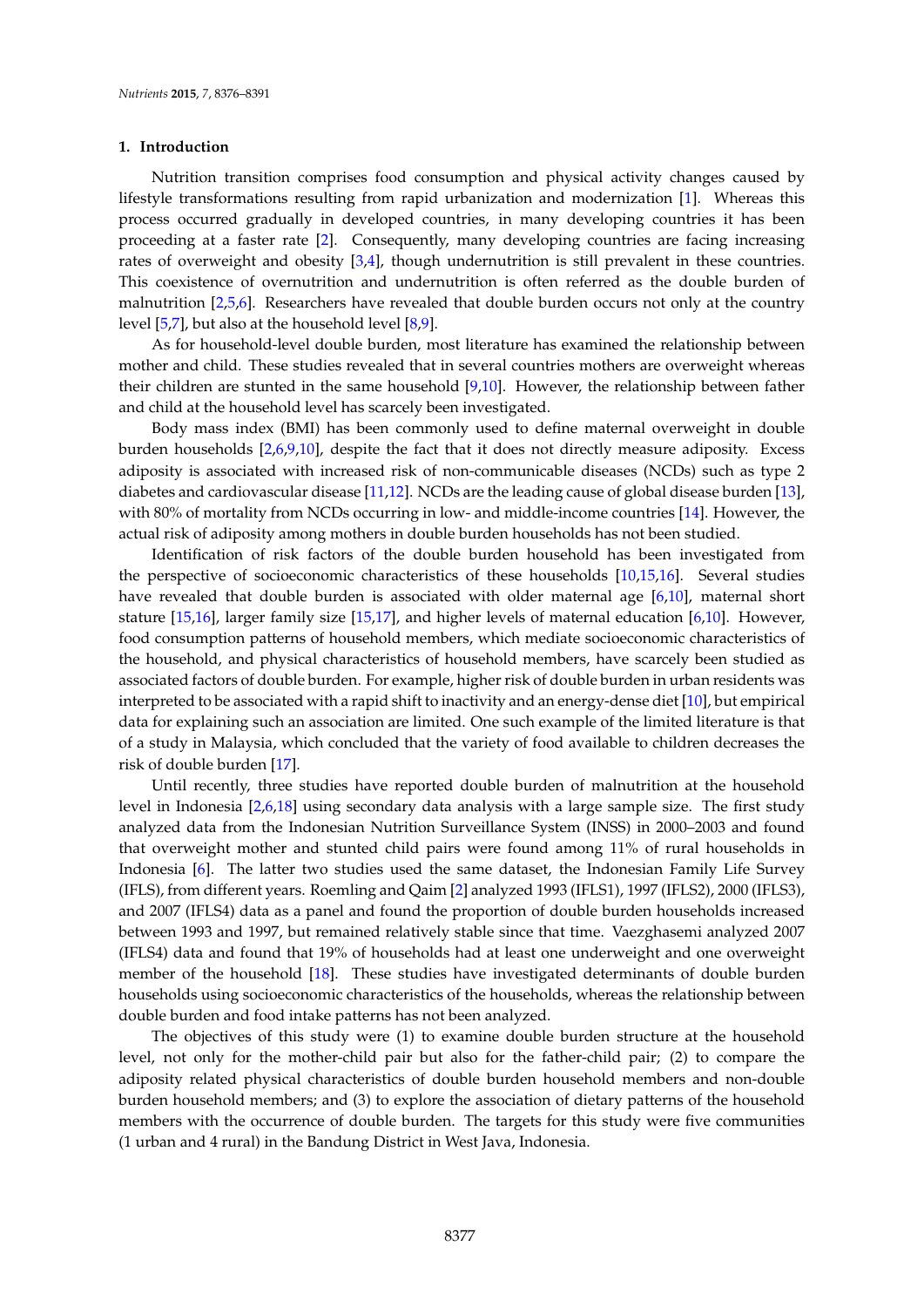#### **2. Methods**

# *2.1. Study Area and Subjects 2.1. Study Area and Subjects*

The present study was conducted as a part of the Environmental Research in Rural Asia The present study was conducted as a part of the Environmental Research in Rural Asia (ENVRERA) project that aimed to examine the effects of subsistence change (*i.e.*, from self-subsistence (ENVRERA) project that aimed to examine the effects of subsistence change (*i.e.*, from self-subsistence to commercial cash cropping) on chemical exposures and on the well-being of people [\[19\]](#page-14-0). The study to commercial cash cropping) on chemical exposures and on the well-being of people [19]. The study communities were selected so that they varied in terms of their subsistence patterns. The study communities were selected so that they varied in terms of their subsistence patterns. The study sites included five communities within the Citarum Watershed, West Java, Indonesia: Bongas (B), an agricultural village facing the Saguling dam with a fish culture and rice cropping; Cihawuk (C), an agricultural village facing the Saguling dam with a fish culture and rice cropping; Cihawuk (C), an agricultural village with vegetable cropping; Taruma Jaya (T), an agricultural village with dairy an agricultural village with vegetable cropping; Taruma Jaya (T), an agricultural village with dairy husbandry and vegetable cropping; Pasir Pogor (P), an agricultural village with rice cropping; and<br>Sekelon (S), and community in Bandung city (Figure 1). Sekeloa (S), an urban community in Bandung city (Figure [1\)](#page-2-0). an agricultural vinage with vegetable cropping; it and juya (1), an agricultural vinage with dain j



<span id="page-2-0"></span>

**Figure 1.** Map of the study sites. **Figure 1.** Map of the study sites.

Data collection was conducted from August to September 2006 in communities B, C, and T, and Data collection was conducted from August to September 2006 in communities B, C, and T, and in March 2007 in communities P and S. One of the authors (Budhi Gunawan) selected two elementary in March 2007 in communities P and S. One of the authors (Budhi Gunawan) selected two elementary schools from each community and obtained the permission from the school head to collaborate on this project. Then, school teachers selected 50 students in the 5th and 6th grades of each elementary this project. Then, school teachers selected 50 students in the 5th and 6th grades of each elementary school who met the inclusion criteria. The inclusion criteria for a student were that his/her mother, school who met the inclusion criteria. The inclusion criteria for a student were that his/her mother, father, and sister/brother could participate in the study. In case we could not obtain 50 students from the 5th and 6th grades of each elementary school, students whose mothers or fathers were not available but another adult (aged 20 years or above) was available were recruited for the study. These selection criteria were used to enable us to examine within (siblings or husband and wife) and between household variation in terms of chemical exposures and their related health effects. In each household that fulfilled the selection criteria, four members (two adults and two children) were invited to participate in the study. A total of 929 people participated in the ENVRERA project in the five communities. Because the ages of the sisters/brothers of 5th or 6th grade school children were diverse, this paper only targeted 5th or 6th grade school children. Furthermore, as our interest was to analyze double burden for mother-child and father-child pairs and it was difficult to recruit fathers to a survey conducted during the daytime, this paper only targets 242 children in 5th or 6th grade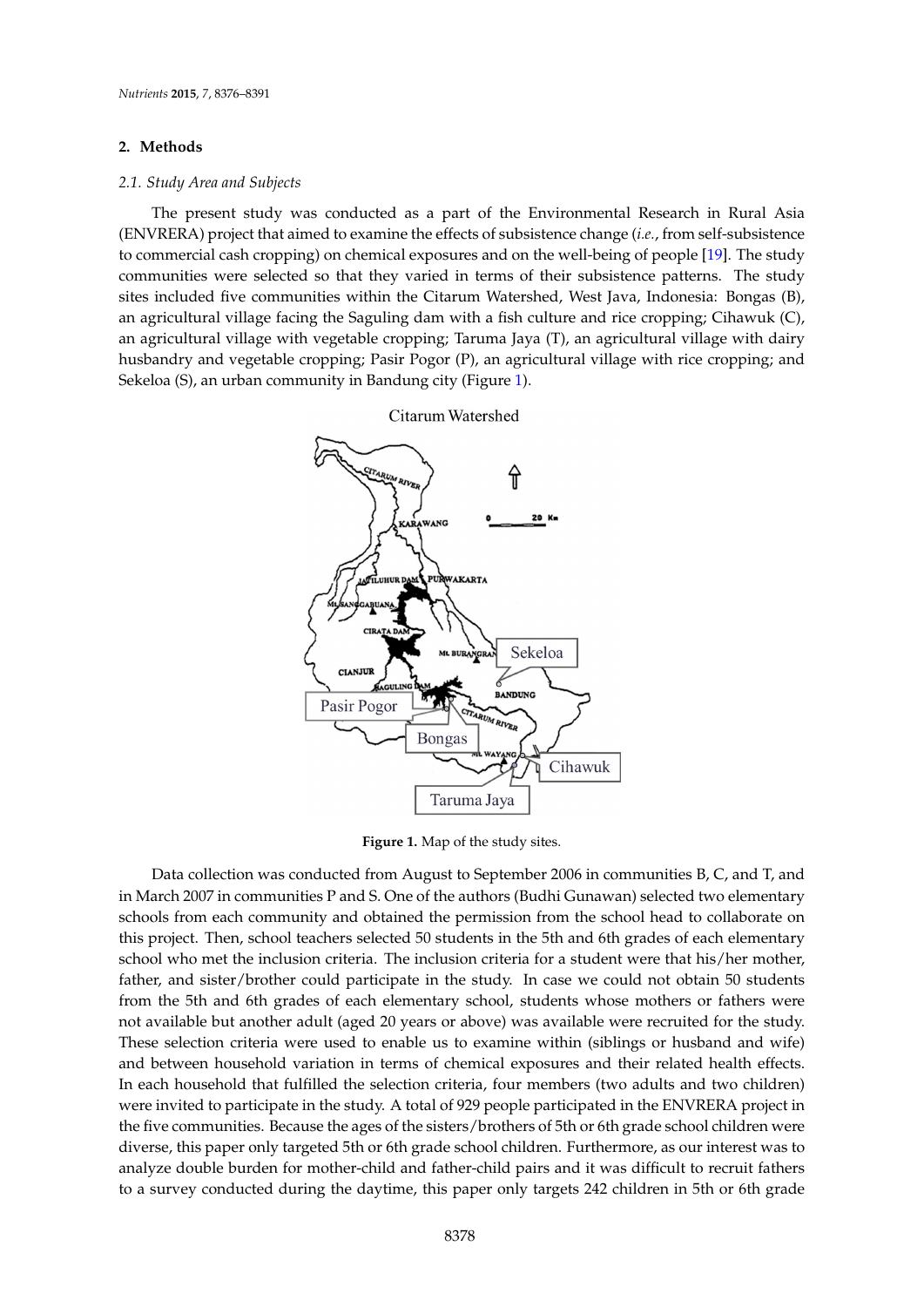whose mothers were also available. Thus, the final sample for this paper was 242 children and their mothers ( $n = 242$ ) and fathers ( $n = 225$ ). Breakdown of the number of participants by community was as follows; 242 children (communities  $B = 51$ ,  $C = 52$ ,  $T = 48$ ,  $P = 50$ ,  $S = 41$ ), 242 mothers (communities  $B = 51, C = 52, T = 48, P = 50, S = 41,$  and 225 fathers (communities  $B = 47, C = 52, T = 48, P = 49,$  $S = 29$ ).

#### *2.2. Physical Check-up*

A health camp was set up at each elementary school where questionnaire surveys on socioeconomic characteristics, anthropometric measurements, urine and blood sampling and testing, and questionnaire surveys on their food consumption habits using food frequency questionnaires (FFQ) were conducted.

#### *2.3. Questionnaire Survey on Socioeconomic Characteristics*

Names, ages, genders, occupations, and education history of all household members, as well as possession of goods of the household, water source and sanitation, and land ownership were asked using a structured questionnaire. Possession of goods was asked for five items including a radio, TV, refrigerator, telephone, and mobile phone. Possession of each item was scored as 1, and a total score was used as a "possession of goods" score.

#### *2.4. Anthropometric Measurements*

Anthropometric measurements were taken by one of the authors (Makiko Sekiyama) following standard methods [\[20\]](#page-14-1). Body weight was measured to the nearest 0.1 kg and the percentage of body fat (BF%) was estimated using bioelectrical impedance with a body composition analyzer (DC-320, Tanita Co., Ltd., Tokyo, Japan). Height was measured to the nearest 0.1 cm using a portable stadiometer. Skinfold thicknesses at the biceps, triceps, subscapular, and suprailiac were measured three times with GPM skinfold calipers (Siber Hegner & Co., Ltd., Zurich, Switzerland) that can measure up to 40 mm with a precision of 0.2 mm. The three measurements at each site were averaged for the statistical analyses. For an adult, using skinfold thickness data, BF% was calculated according to Durnin and Womersley [\[21\]](#page-14-2). Waist and hip circumference was measured with a plastic tape with a precision of 1 mm and waist-to-hip ratio (WHR) was calculated for adults. Mid-upper arm circumference (MUAC) was also measured with a plastic tape with a precision of 1 mm. For children, z-scores for height-for-age (HAZ) were calculated as nutritional indicators based on the WHO growth references published in 2007 for children older than 5 years [\[22\]](#page-14-3) using EPI-INFO (Version 7, Centers for Disease Control and Prevention, Atlanta, GA, USA).

#### *2.5. Hemoglobin (Hb)*

Capillary whole blood was collected via finger prick from each participant by one of the authors (Linda Dewanti; an Indonesian physician), with Hb concentrations measured on site using a battery operated photometric analyzer (Test-mate; EQM Research, Cincinnati, OH, USA).

# *2.6. FFQ (Food Frequency Questionnaire)*

A FFQ including 22 food items was developed based on the results of one of the author's (Makiko Sekiyama) preliminary surveys [\[23](#page-14-4)[,24\]](#page-14-5). The 22 food items were rice, potato, tofu/tempeh, fresh vegetable, cooked vegetable, indigenous fruit, non-native fruit, egg, salted fish, freshwater fish, sea fish, chicken, beef, goat meat, duck meat, noodle, tea/coffee, milk, meatball, fried sweets, bread, and snack. The consumption frequency was asked using 9 alternatives and converted into weighing factors for statistical analysis: (1) almost never = 0; (2) one to three times per month =  $0.07$ ; (3) once per week =  $0.1$ ; (4) two to four times per week =  $0.4$ ; (5) five to six times per week =  $0.8$ ; (6) once per  $day = 1$ ; (7) two to three times per day = 2.5; (8) four to six times per day = 5; and (9) more than six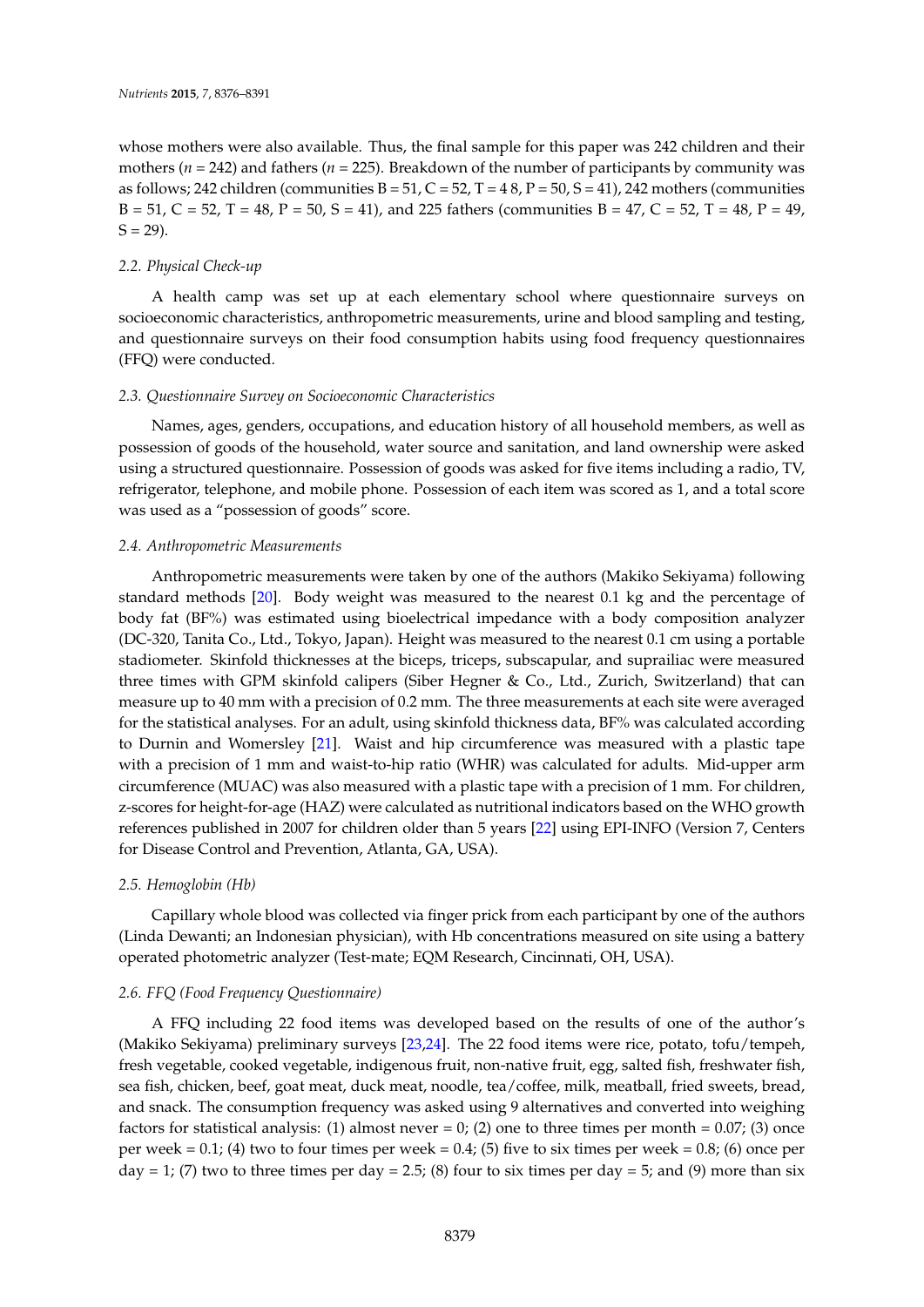times per day = 6. Indigenous fruits are those planted locally such as papayas and guavas, whereas non-native fruits are those not planted locally but available in the market or local shop such as apple, orange, and grape.

#### *2.7. Ethics*

Ethical approval for the study was obtained from the Research Ethics Committee at Graduate School of Medicine, the University of Tokyo (Approval No. 1505) and Padjadjaran University. The purpose and procedures of the study were explained to the participants and written informed consent was obtained from all study subjects.

#### *2.8. Statistical Analysis*

Stunting was defined as a height-for-age z-score  $(HAZ) < -2$  according to the World Health Organization (WHO) growth standards [\[22\]](#page-14-3). BMI was calculated as a ratio of weight (kg)/height (m)<sup>2</sup>. Concerning the overweight cutoff, Asian populations were found to have a higher level of BF% at lower levels of BMI than other ethnic groups [\[25\]](#page-14-6). Thus, adult overweight was classified as a BMI  $(\text{in kg/m}^2) \geq 23$  to capture the increased risk of NCDs [\[26\]](#page-14-7). Double burden was defined as coexistence of maternal or paternal overweight and child stunting within the same household. Namely, paternal-child double burden was coexistence of paternal overweight and child stunting within the same household, and maternal-child double burden was coexistence of maternal overweight and child stunting within the same household.

A principal component analysis based on the 22 food items was conducted to assess the major dietary patterns among the subjects. In determining the number of factors to retain, we considered the results of the Scree test, eigenvalues greater than 1, and interpretability of the factors [\[27\]](#page-14-8). Factors were then rotated with an orthogonal rotation procedure (varimax rotation). Labeling of dietary patterns was based on the interpretation of foods with high factor loadings for each dietary pattern [\[28\]](#page-14-9). Only foods with a factor loading  $\geq 0.25$  were included in this study. Factor scores for each dietary pattern were categorized into quartiles (quartile 1 represented a low intake of the food pattern; quartile 4 represented a high intake of the food pattern), separately for child, mother, and father. Association between dietary patterns with child stunting, with maternal overweight, and with paternal overweight was analyzed using logistic regression analysis, adjusted for potential confounders.

Age, gender, and physical characteristics were compared between maternal-child double burden and non-double burden households. Comparisons between double burden and non-double burden households were conducted using a *t*-test for maternal height, which was the only variable to fit a normal distribution. For other parameters that did not fit a normal distribution, comparisons were made using the Mann-Whitney *U*-test. Relevant socioeconomic factors associated with maternal-child double burden were analyzed using logistic regression analyses. Descriptive statistics were used to examine the full distribution of variables. Using appropriate cutoffs, categorical variables were created for maternal age  $(\leq 30, 30-39.9,$  or  $\geq 40$  year), maternal education (no schooling, elementary or secondary school, or >secondary school), maternal height  $(\leq 145, 145-149.9, \text{ or } \geq 150 \text{ cm})$ , and parity  $(1-2, 3-5, \text{ or } \geq 6)$ . Each socioeconomic factor was firstly put in the univariate logistic regression analysis to examine its association with maternal-child double burden, then only those associated at the  $p < 0.1$  level were included in the multiple logistic regression models. Associations between dietary patterns of mother and child and the maternal-child double burden were also analyzed using logistic regression analysis, adjusted for potential confounders. For all analyses using logistic regression models, odds ratios (ORs) and corresponding 95% confidence intervals (CIs) were calculated with statistical significance defined as *p* < 0.1. All analyses were performed using the Statistical Package for Social Science (SPSS) software package (Version 10.0, SPSS Inc., Chicago, IL, USA).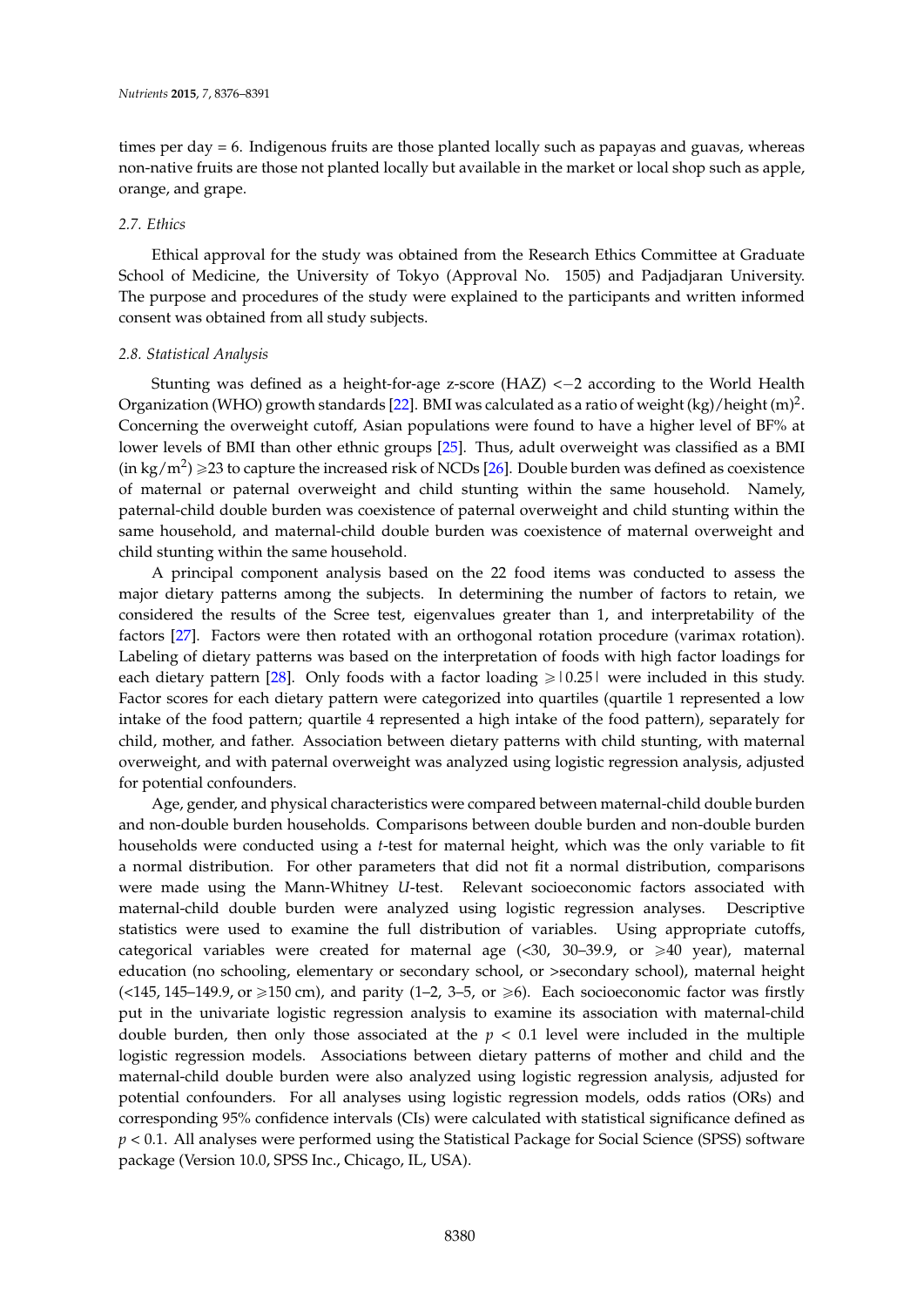#### **3. Results**

#### *3.1. Characteristics of the Subjects*

Table [1](#page-5-0) shows the ages and physical characteristics of the study subjects. For the children, the mean age was 11.1 years, mean HAZ was  $-2.15$ , and the stunting ratio was 57.9%. For the fathers, the mean age was 41.6 years, mean BMI was 21.1 kg/m<sup>2</sup>, and the proportion of overweight (BMI  $\geqslant$  23) was 18.7%. For the mothers, the mean age was 36.9 years, mean BMI was 23.8 kg/m<sup>2</sup>, and the proportion of overweight (BMI  $\geq$  23) was 53.7%.

<span id="page-5-0"></span>

| n            | Age           | Height<br>(c <sub>m</sub> ) | HAZ <sup>a</sup> | <b>Stunting</b><br>$(HAZ < -2)$ | Weight<br>(kg) | BMI <sup>b</sup><br>(kg/m <sup>2</sup> ) | Overweight<br>$(BMI \geq 23)$ |
|--------------|---------------|-----------------------------|------------------|---------------------------------|----------------|------------------------------------------|-------------------------------|
|              | $Mean + SD$   | $Mean + SD$                 | $Mean + SD$      | $\%$                            | $Mean + SD$    | $Mean + SD$                              | $\%$                          |
| 242<br>Child | $11.1 + 0.86$ | $132.8 + 7.08$              | $-2.15 + 1.01$   | 57.9                            | $27.9 + 5.33$  | $15.7 + 1.73$                            |                               |
| Father 225   | $41.6 + 9.06$ | $160.1 + 6.35$              |                  |                                 | $54.1 + 8.43$  | $21.1 + 2.68$                            | 18.7                          |
| Mother 242   | $36.9 + 6.83$ | $149.1 + 4.97$              |                  |                                 | $53.1 + 9.15$  | $23.8 + 3.67$                            | 53.7                          |

**Table 1.** Characteristics of child, father, and mother subjects.

<sup>a</sup> Height-for-age z-score; <sup>b</sup> Body mass index; SD: Standard deviation.

Socioeconomic characteristics of the subject households were also obtained from the questionnaire survey. Regarding the land ownership, only 13.2% of the households owned paddy fields and 22.4% of the households owned vegetable fields. Consequently, though the main occupation of the subject father was agricultural work (30.2%), 60.2% of them were agricultural wage laborers. The main water source of the subject households were spring (60.8%) and well (37.3%), while some of the households in community B used lake water especially in dry season due to the scarcity of well water. 57.2% of the subject households owned their private toilet facilities, whereas 49.7% of them used the shared or public toilet facilities.

With regard to the birth-related factors, the mean parity of the subject mothers was  $3.28 \pm 1.63$ . Information of birth weight, which is the important birth-related factors affecting future nutritional status, was not obtained from the study subjects, because the bulk of child deliveries were made at home without measurement of birth weight.

#### *3.2. Paternal-Child and Maternal-Child Double Burden*

<span id="page-5-1"></span>Table [2](#page-5-1) shows that paternal-child double burden (coexistence of paternal overweight and child stunting) was found only in 8.4% of the targeted households, whereas maternal-child double burden (coexistence of maternal overweight and child stunting) was observed in 30.6% of the targeted households.

|       |                                     |              | Non-Obese $(\%)$ | Obese $(\%)$     |              |  |  |
|-------|-------------------------------------|--------------|------------------|------------------|--------------|--|--|
|       |                                     | Father       | Mother           | Mother<br>Father |              |  |  |
| Child | Non-Stunting (%)<br>Stunting $(\%)$ | 29.8<br>51.6 | 19.0<br>27.3     | 10.2<br>8.4      | 23.1<br>30.6 |  |  |

**Table 2.** Maternal-child and paternal-child pair double burden.

#### *3.3. Dietary Patterns of the Subjects*

Two major dietary patterns, explaining 25.7% of the total variance in the consumption of the 22 food items, were identified in the principal component analysis. For each of the two major dietary patterns, foods with a high factor loading (set at 0.25 or greater) are shown in Table [3.](#page-6-0) The first dietary pattern was named as the "Modern" dietary pattern, which was characterized by a high consumption of flesh foods such as egg (factor loading =  $0.559$ ), freshwater fish (0.57), and milk (0.524), and of instant snack foods such as meatball (0.541), fried sweets (0.483), noodle (0.473), and snack (0.462).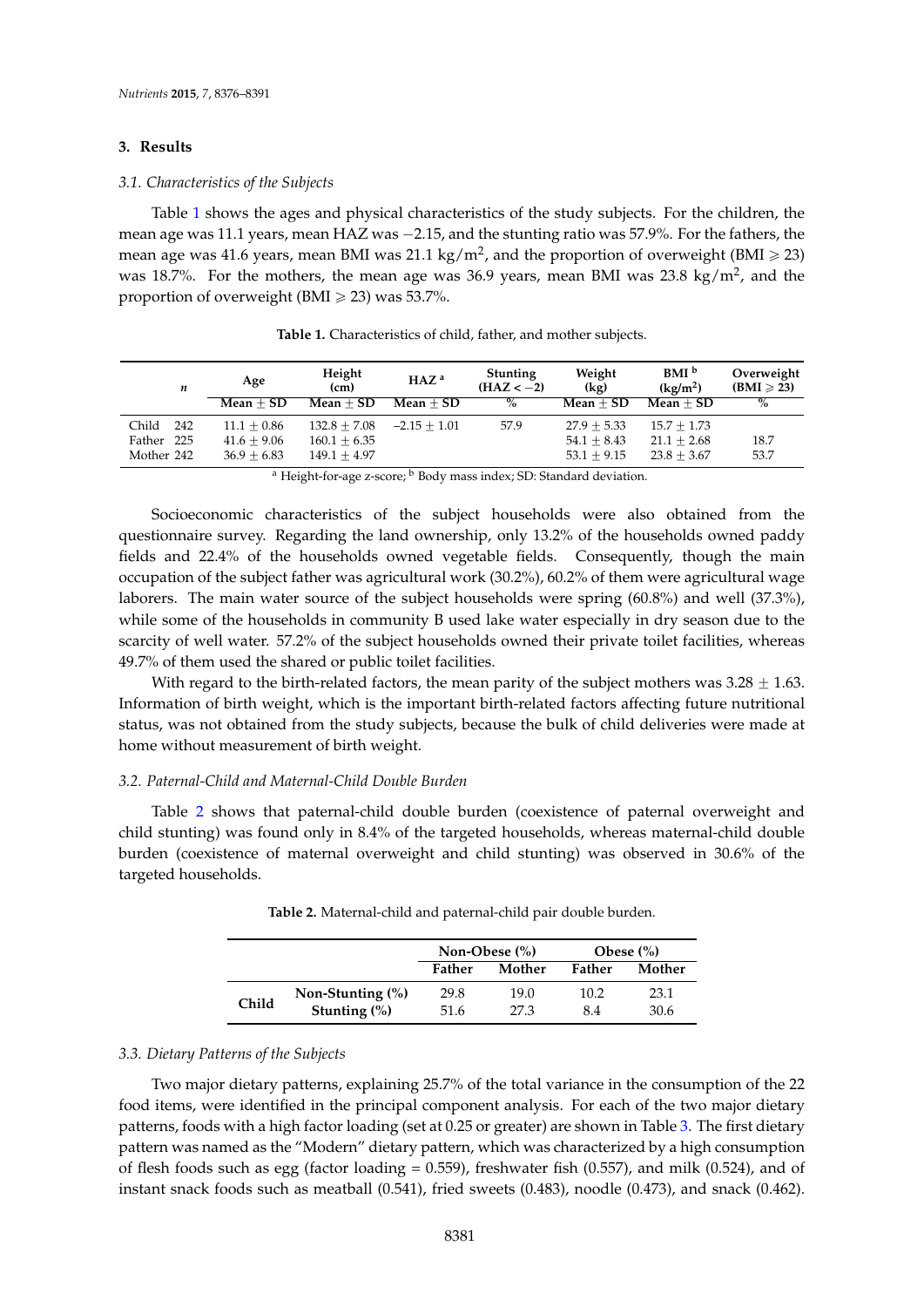The second dietary pattern was named as the "High-animal products" dietary pattern because it was characterized by high consumption of animal products such as beef (0.556), goat (0.487), chicken  $(0.349)$ , and duck  $(0.258)$ , but low consumption of salted fish  $(-0.465)$ . One example of the salted fish available in this area is the small fish of the *Engraulidae* family (called *ikan teri* in the Indonesian language). Because of its salty taste, local people consume very small portions of salted fish with large amounts of rice.

|                     | Factor 1 ("Modern"<br>Dietary Pattern) | Factor 2 ("High-Animal<br><b>Products" Dietary Pattern)</b> |
|---------------------|----------------------------------------|-------------------------------------------------------------|
| Rice                |                                        |                                                             |
| Potato              | 0.322                                  |                                                             |
| Tofu/tempeh         | 0.543                                  |                                                             |
| Fresh vegetable     |                                        | $-0.406$                                                    |
| Cooked              |                                        | $-0.340$                                                    |
| vegetable           |                                        |                                                             |
| Indigenous<br>fruit | 0.624                                  |                                                             |
| Non-native<br>fruit | 0.420                                  | 0.593                                                       |
| Egg                 | 0.559                                  |                                                             |
| Salted fish         |                                        | $-0.465$                                                    |
| Freshwater fish     | 0.557                                  |                                                             |
| Sea fish            | 0.387                                  |                                                             |
| Chicken             | 0.475                                  | 0.349                                                       |
| Beef                | 0.333                                  | 0.556                                                       |
| Goat                |                                        | 0.487                                                       |
| Duck                |                                        | 0.258                                                       |
| Noodle              | 0.473                                  |                                                             |
| Tea/coffee          |                                        | $-0.397$                                                    |
| Milk                | 0.524                                  | 0.261                                                       |
| Meatball            | 0.541                                  |                                                             |
| <b>Fried sweets</b> | 0.483                                  | $-0.296$                                                    |
| <b>Bread</b>        | 0.429                                  |                                                             |
| Snack               | 0.462                                  |                                                             |

<span id="page-6-0"></span>**Table 3.** Factor loading matrix for the major factors (dietary patterns) identified by using food consumption data.

Absolute values < 0.25 were not listed in the table; the first factor explained 16.7% of the total variance and the second factor explained 8.96% of the total variance.

# *3.4. Dietary Patterns and Child Stunting, Paternal Overweight, and Maternal Overweight*

Table [4](#page-7-0) shows associations between dietary patterns of children and child stunting, dietary patterns of fathers and paternal overweight, and dietary patterns of mothers and maternal overweight. After controlling for potential confounding factors, mothers in the middle (Q2–Q3) and highest quartile (Q4) of the "Modern" dietary pattern had higher risk of overweight (Adjusted OR = 2.34, 95% CI = 1.20–4.57 for Q2–Q3; Adjusted OR = 2.63, 95% CI = 1.12–6.17 for Q4) compared with the lowest quartile ( $Q1$  = reference). Children in the highest quartile ( $Q4$ ) of the "High-animal products" dietary pattern had a lower risk of stunting (Adjusted OR = 0.36, 95% CI = 0.16–0.80) than those in the lowest quartile (Q1). Fathers in the highest quartile (Q4) of the "High-animal products" dietary pattern had a higher risk of overweight (Adjusted OR = 3.92, 95% CI = 1.13–13.6) than those in the lowest quartile (Q1). Confounding factors considered in this analysis were age, gender, and possession of goods for children, and age, possession of goods, and occupation for fathers and mothers. Possession of goods was used as a proxy for household socioeconomic status and occupation was used as a proxy for physical activity level.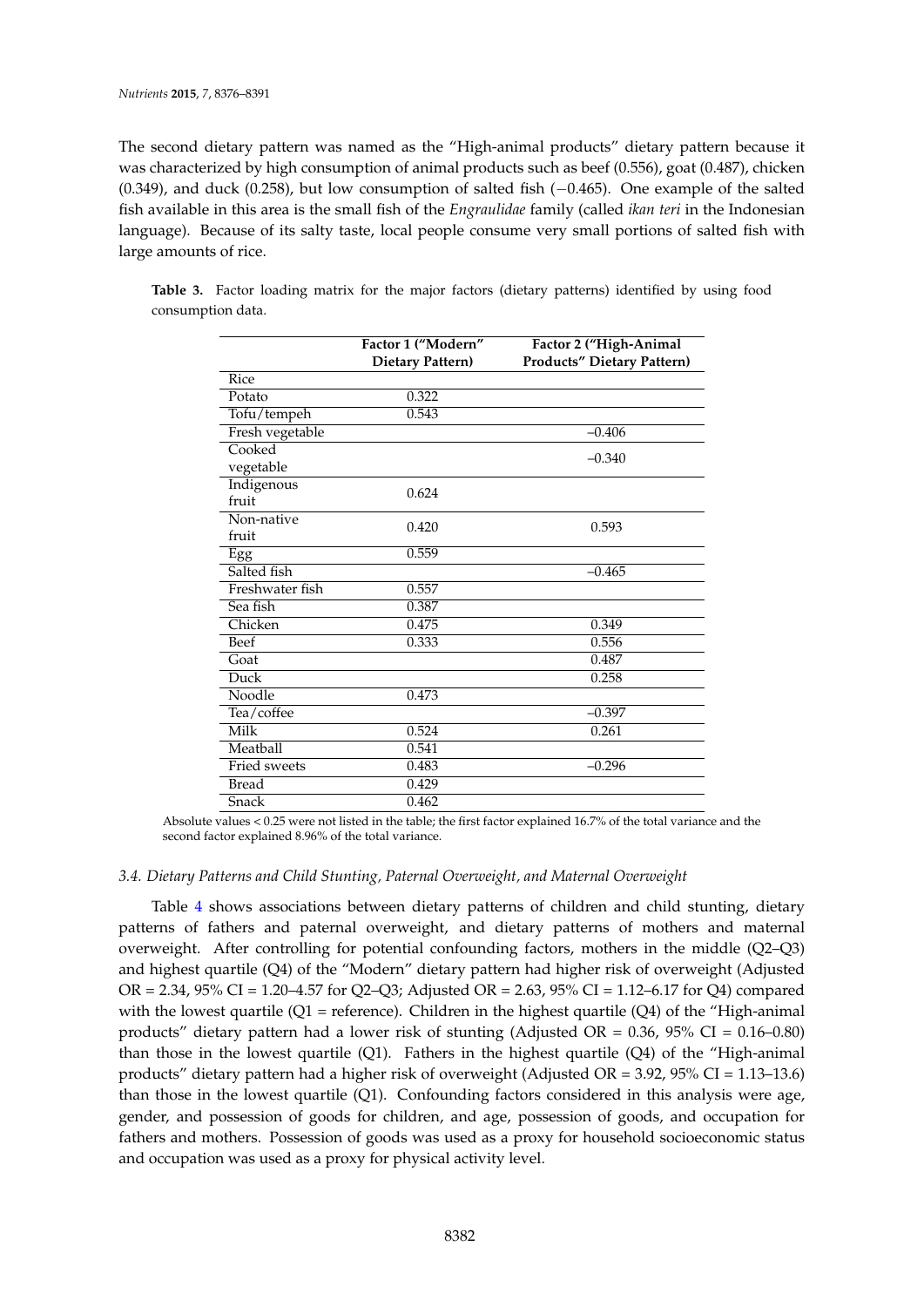|                 |                         |         | <b>Child Stunting</b> |       | <b>Maternal Overweight</b> |       | Paternal Overweight |       |  |
|-----------------|-------------------------|---------|-----------------------|-------|----------------------------|-------|---------------------|-------|--|
|                 |                         |         | <b>OR (95% CI)</b>    | p     | OR (95% CI)                | p     | <b>OR (95% CI)</b>  | p     |  |
|                 |                         | Q1      | 1.00                  |       | 1.00                       |       | 1.00                |       |  |
|                 | Modern                  | $O2-O3$ | $0.85(0.45 - 1.61)$   | 0.623 | $2.60(1.36 - 4.98)$        | 0.004 | $1.81(0.68 - 4.80)$ | 0.232 |  |
| Model $1^{a,c}$ |                         | Q4      | $0.76(0.37-1.57)$     | 0.459 | $3.53(1.65 - 7.53)$        | 0.001 | $3.33(1.19 - 9.30)$ | 0.021 |  |
|                 | High-animal<br>products | Q1      | 1.00                  |       | 1.00                       |       | 1.00                |       |  |
|                 |                         | $Q2-Q3$ | $0.59(0.30-1.14)$     | 0.115 | $0.89(0.48 - 1.66)$        | 0.708 | $2.83(0.92 - 8.71)$ | 0.071 |  |
|                 |                         | Q4      | $0.38(0.18 - 0.79)$   | 0.010 | $1.07(0.52 - 2.21)$        | 0.853 | $6.16(1.93-19.7)$   | 0.002 |  |
|                 |                         | O1      | 1.00                  |       | 1.00                       |       | 1.00                |       |  |
|                 | Modern                  | $O2-O3$ | $1.03(0.53 - 2.00)$   | 0.929 | $2.34(1.20 - 4.57)$        | 0.013 | $1.28(0.45 - 3.60)$ | 0.647 |  |
|                 |                         | Q4      | $1.01(0.46 - 2.21)$   | 0.980 | $2.63(1.12 - 6.17)$        | 0.026 | $1.00(0.30 - 3.26)$ | 0.994 |  |
| Model $2^{b,c}$ | High-animal             | Q1      | 1.00                  |       | 1.00                       |       | 1.00                |       |  |
|                 | products                | $Q2-Q3$ | $0.60(0.30-1.19)$     | 0.143 | $0.92(0.48 - 1.76)$        | 0.802 | $2.59(0.78 - 8.54)$ | 0.119 |  |
|                 |                         | O4      | $0.36(0.16 - 0.80)$   | 0.012 | $0.95(0.44 - 2.04)$        | 0.892 | $3.92(1.13 - 13.6)$ | 0.032 |  |

<span id="page-7-0"></span>**Table 4.** Association of the two identified dietary patterns with child stunting, maternal overweight, and paternal overweight.

<sup>a</sup> Unadjusted; <sup>b</sup> Adjusted for age, gender, and possession of goods for children; adjusted for age, possession of goods, and occupation for fathers and mothers; <sup>c</sup> For each dietary pattern, quartile values were separately calculated for child, mother, and father; associations between child dietary patterns and child stunting, between maternal dietary patterns and maternal overweight, and between paternal dietary patterns and paternal overweight were examined. OR: odds ratio; CI: confidence interval.

#### *3.5. Age, Gender, and Physical Characteristics of Maternal-Child Double Burden Households*

Age, gender, and physical characteristics were compared between maternal-child double burden and maternal-child non-double burden households (Table [5\)](#page-8-0). For the children, age and gender were not different between double burden and non-double burden groups. As for physical characteristics of the children, height, weight, HAZ, BMI, waist, hip, MUAC, sum of skinfold thickness, and Hb were compared between double burden and non-double burden groups. In terms of physical characteristics of the mothers, height, weight, BMI, waist, hip, WHR, MUAC, sum of skinfold thickness, BF% measured by bioelectrical impedance (BF%-BI), BF% calculated using skinfold thickness based on Durnin and Womersley's (1974) formula (BF%-ST), and Hb were compared between double burden and non-double burden groups. The results show that for the children, height ( $p < 0.001$ ) and HAZ ( $p < 0.001$ ) were significantly lower in the double burden group. For mothers, weight (*p* < 0.001), BMI (*p* < 0.001), waist (*p* < 0.001), hip (*p* < 0.001), WHR (*p* < 0.05), MUAC (*p* < 0.001), sum of skinfold thickness (*p* < 0.001), BF%-BI (*p* < 0.001), BF%-ST (*p* < 0.001), and Hb  $(p < 0.01)$  were significantly higher in the double burden group. Mothers from double burden households showed high adiposity:  $BF\% - BI = 39.0\% \pm 5.51\%$ ,  $BF\% - ST = 35.1\% \pm 6.90\%$ , waist =  $82.1 \pm 9.38$  cm.

#### *3.6. Association of Maternal-Child Double Burden with Sociodemographic Variables*

Table [6](#page-9-0) shows sociodemographic characteristics of maternal-child double burden and maternal-child non-double burden households and the association with maternal-child double burden. Sociodemographic factors that were significantly associated with maternal-child double burden included age of the child (OR =  $1.34$ , 95% CI = 0.96–1.88), maternal education higher than secondary school level (OR = 0.33, 95% CI = 0.09–1.15), and maternal occupation as housewife  $(OR = 0.49, 95\% \text{ CI} = 0.22-1.12)$  in the univariate analysis. Then, the variables that were significantly associated with maternal-child double burden in the univariate analysis (*p* < 0.1) were entered into a multivariate analysis. The results show that age of the child (Adjusted  $OR = 1.44$ ,  $95\% CI = 1.00 - 2.08$ ) and maternal occupation as housewife (Adjusted OR =  $0.45$ , 95% CI = 0.19-1.05) remained as significant factors for maternal-child double burden.

#### *3.7. Association of Maternal-Child Double Burden with Dietary Patterns of Mother and Child*

Table [7](#page-10-0) shows associations between dietary patterns of child and mother, and maternal-child double burden from the logistic regression analysis. After controlling for the confounding factors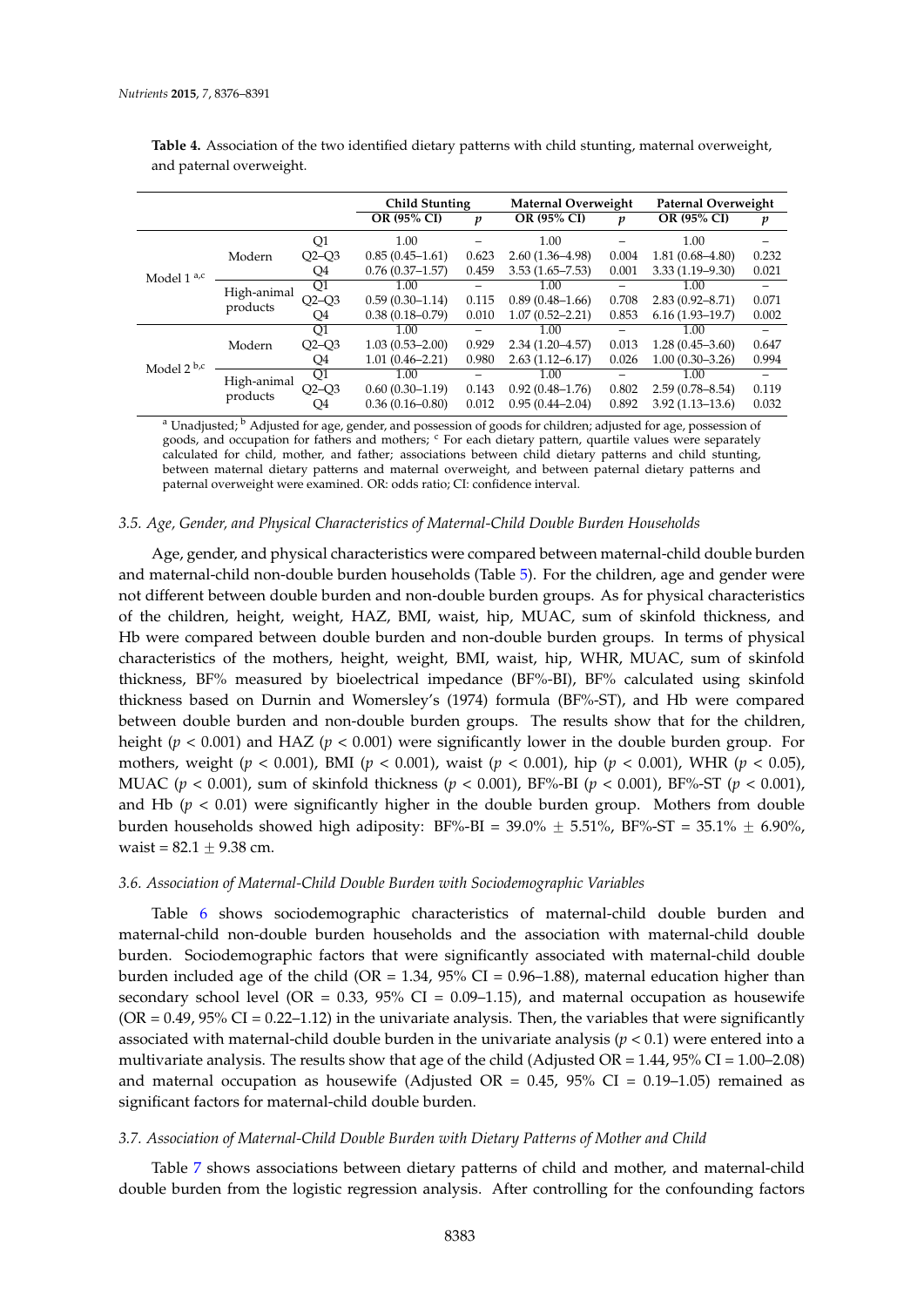detected in Table [6,](#page-9-0) children in the highest quartile of the "High-animal products" dietary pattern had a lower risk of maternal-child double burden (Adjusted OR =  $0.46$ ,  $95\%$  CI =  $0.21-1.04$ ) than those in the lowest quartile.

<span id="page-8-0"></span>**Table 5.** Age, gender, and physical characteristics of children and mothers from maternal-child double burden and maternal-child non-double burden households.

|                                                 | Double Burden              |                  | Non-Double Burden |    |                |
|-------------------------------------------------|----------------------------|------------------|-------------------|----|----------------|
|                                                 | Mean $\pm$ SD              | $\boldsymbol{n}$ | Mean $\pm$ SD     | n  | p <sup>a</sup> |
|                                                 | $(N = 73)$                 |                  | $(N = 169)$       |    |                |
| Child characteristics                           |                            |                  |                   |    |                |
| Age in months                                   | $140.5 \pm 8.94$           |                  | $138.0 \pm 10.8$  |    | 0.154          |
| Gender                                          |                            |                  |                   |    |                |
| Male                                            |                            | 32               |                   | 83 | 0.834          |
| Female                                          |                            | $\overline{41}$  |                   | 86 |                |
| Height (cm)                                     | $129.8 + 4.64$             |                  | $134.2 + 7.54$    |    | 0.000          |
| Weight (kg)                                     | $\sqrt{26.7 \pm 3.40}$     |                  | $28.5 \pm 5.90$   |    | 0.055          |
| $HAZ^b$                                         | $-2.72 \pm 0.53$           |                  | $-1.90 \pm 1.06$  |    | 0.000          |
| BMI                                             | $15.8 \pm 1.40$            |                  | $15.7 \pm 1.86$   |    | 0.217          |
| Waist (cm)                                      | $\overline{56.6 \pm 3.91}$ |                  | $57.5 \pm 5.74$   |    | 0.364          |
| Hip (cm)                                        | $69.1 \pm 6.18$            |                  | $69.8 \pm 5.96$   |    | 0.264          |
| MUAC (mm)                                       | $18.4 \pm 1.44$            |                  | $19.0 \pm 4.84$   |    | 0.771          |
| Sum of skinfold thickness (mm)                  | $31.5 \pm 7.34$            |                  | $31.8 \pm 11.7$   |    | 0.321          |
| Hb(g/dL)                                        | $12.7 \pm 1.55$            |                  | $13.1 \pm 1.00$   |    | 0.184          |
| Maternal characteristics                        |                            |                  |                   |    |                |
| Age                                             | $35.7 \pm 6.20$            |                  | $37.4 \pm 7.03$   |    | 0.074          |
| Height (cm)                                     | $148.7 \pm 5.25$           |                  | $149.3 \pm 4.85$  |    | 0.620          |
| Weight (kg)                                     | $58.2 \pm 6.87$            |                  | $50.9 \pm 9.14$   |    | 0.000          |
| $\overline{\rm BMI}^{\,c}$ (kg/m <sup>2</sup> ) | $26.3 \pm 2.29$            |                  | $22.8 \pm 3.66$   |    | 0.000          |
| Waist (cm)                                      | $82.1 \pm 9.38$            |                  | $75.5 \pm 13.0$   |    | 0.000          |
| Hip (cm)                                        | $97.9 \pm 10.4$            |                  | $91.8 \pm 13.5$   |    | 0.000          |
| $\overline{\text{WHR}^{\text{d}}}$              | $0.86 \pm 0.23$            |                  | $0.82 \pm 0.16$   |    | 0.016          |
| $MUACe$ (mm)                                    | $28.2 \pm 2.06$            |                  | $26.2 \pm 5.87$   |    | 0.000          |
| Sum of skinfold thickness (mm)                  | $\overline{86.5 \pm 23.9}$ |                  | $64.0 \pm 28.6$   |    | 0.000          |
| $BF%-BI$ <sup>f</sup> (%)                       | $39.0 \pm 5.51$            |                  | $32.9 \pm 6.61$   |    | 0.000          |
| $BF%-ST$$ (%)                                   | $35.1 \pm 6.90$            |                  | $31.7 \pm 6.80$   |    | 0.000          |
| $Hb^h(g/dL)$                                    | $13.4 \pm 1.30$            |                  | $12.6 \pm 1.84$   |    | 0.001          |

<sup>a</sup> Comparisons between double burden and non-double burden households were conducted using a *t*-test for maternal height, which was the only variable to fit a normal distribution; for other parameters, which did not fit a normal distribution, comparisons were made using the Mann-Whitney U-test; <sup>b</sup> Height-for-age z-score; <sup>c</sup> Body mass index; <sup>d</sup> Waist to hip ratio; <sup>e</sup> Mid-upper arm circumference; <sup>f</sup> Body fat percentage measured by bioelectrical impedance; <sup>g</sup> Body fat percentage calculated using skinfold thickness based on Durnin and Womersley's (1974) formula [\[21\]](#page-14-2);  $\frac{1}{n}$  hemoglobin. SD: Standard deviation.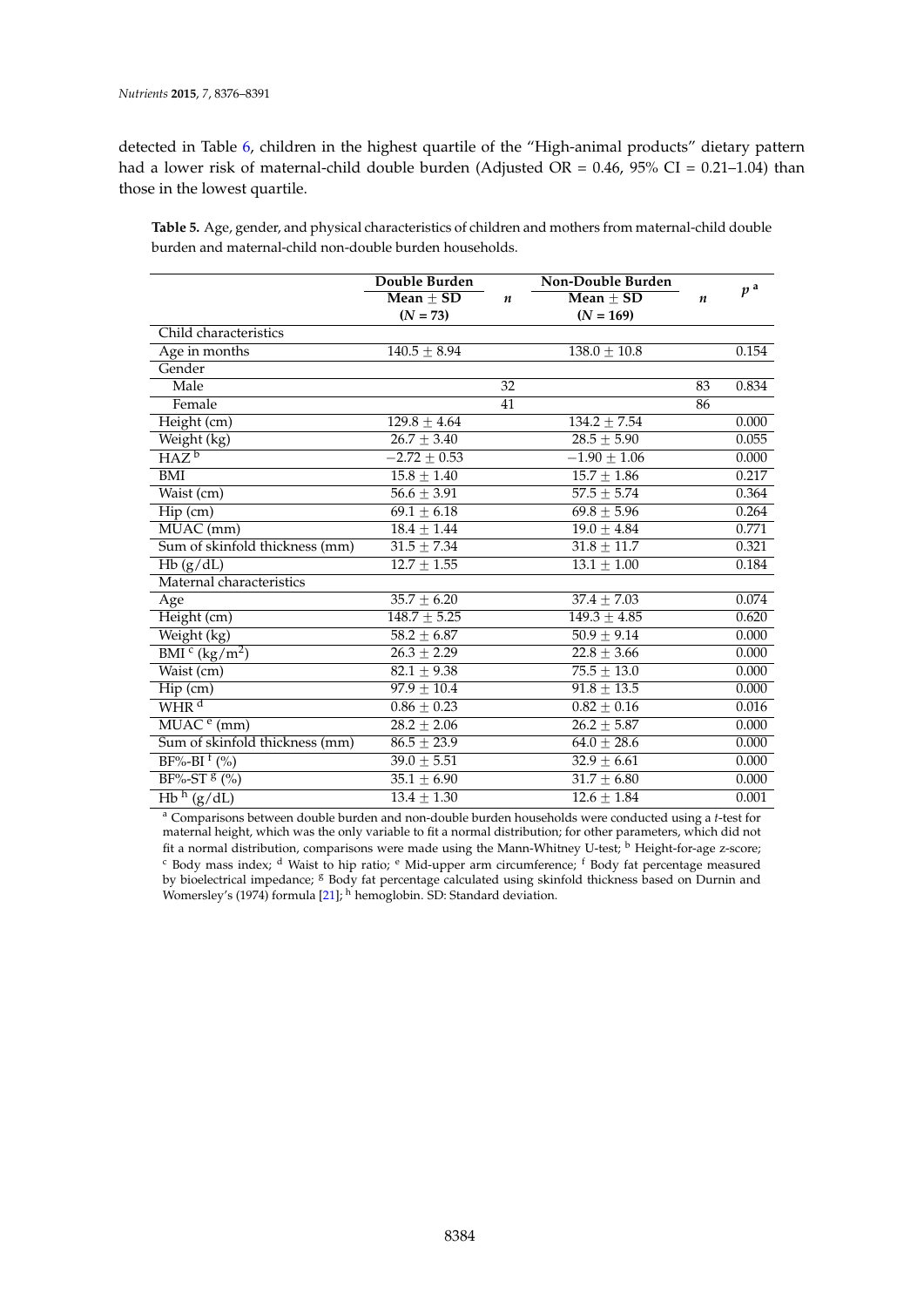|                                | Double Burden |                 | Non-Double<br><b>Burden</b> |                 | Univariate          |                          | Multivariate <sup>a</sup> |                  |
|--------------------------------|---------------|-----------------|-----------------------------|-----------------|---------------------|--------------------------|---------------------------|------------------|
|                                | $\frac{0}{0}$ | $Mean + SD$     | $\frac{0}{0}$               | $Mean + SD$     | <b>OR (95% CI)</b>  | $\boldsymbol{p}$         | Adjusted OR (95% CI)      | $\boldsymbol{p}$ |
| Child characteristics          |               |                 |                             |                 |                     |                          |                           |                  |
| Age                            |               | $11.2 \pm 0.74$ |                             | $11.0 \pm 0.90$ | $1.34(0.96 - 1.88)$ | 0.089                    | $1.44(1.00-2.08)$         | 0.051            |
| Gender                         |               |                 |                             |                 |                     |                          |                           |                  |
| Male                           | 43.8          |                 | 49.1                        |                 | 1.00 (Reference)    | $\overline{\phantom{m}}$ |                           |                  |
| Female                         | 56.2          |                 | 50.9                        |                 | $1.24(0.71 - 2.15)$ | 0.451                    |                           |                  |
| Maternal characteristics       |               |                 |                             |                 |                     |                          |                           |                  |
| Age                            |               |                 |                             |                 |                     |                          |                           |                  |
| <30 year                       | 15.5          |                 | 12.7                        |                 | 1.00 (Reference)    |                          |                           |                  |
| 30-40 year                     | 54.9          |                 | 44.6                        |                 | $1.01(0.44 - 2.30)$ | 0.988                    |                           |                  |
| $\geqslant$ 40 year            | 29.6          |                 | 42.8                        |                 | $0.57(0.24 - 1.36)$ | 0.202                    |                           |                  |
| Education                      |               |                 |                             |                 |                     |                          |                           |                  |
| No schooling/Elementary school | 23.6          |                 | 51.9                        |                 | 1.00 (Reference)    | $\qquad \qquad -$        | 1.00 (Reference)          |                  |
| Secondary school               | 5.1           |                 | 9.7                         |                 | $1.15(0.53 - 2.47)$ | 0.727                    | $1.29(0.59 - 2.82)$       | 0.526            |
| >Secondary school              | 1.3           |                 | 8.4                         |                 | $0.33(0.09-1.15)$   | 0.083                    | $0.35(0.10-1.27)$         | 0.111            |
| Height                         |               |                 |                             |                 |                     |                          |                           |                  |
| $<$ 145 cm                     | 22.5          |                 | 15                          |                 | 1.00 (Reference)    | $\overline{\phantom{m}}$ |                           |                  |
| 145-149.9 cm                   | 32.4          |                 | 38.9                        |                 | $0.55(0.25-1.22)$   | 0.14                     |                           |                  |
| $\geqslant$ 150 cm             | 45.1          |                 | 46.1                        |                 | $0.65(0.31-1.38)$   | 0.26                     |                           |                  |
| Parity                         |               |                 |                             |                 |                     |                          |                           |                  |
| $1 - 2$                        | 9             |                 | 27.8                        |                 | 1.00 (Reference)    |                          |                           |                  |
| $3 - 5$                        | 18.4          |                 | 35                          |                 | $1.62(0.88 - 3.00)$ | 0.123                    |                           |                  |
| $\geq 6$                       | 3             |                 | 6.8                         |                 | $1.35(0.49 - 3.74)$ | 0.558                    |                           |                  |
| Occupation                     |               |                 |                             |                 |                     |                          |                           |                  |
| Farmer                         | 5.1           |                 | 6.3                         |                 | 1.00 (Reference)    |                          | 1.00 (Reference)          |                  |
| Merchant, services             | 2.1           |                 | 5.1                         |                 | $0.52(0.14-1.89)$   | 0.322                    | $0.59(0.15 - 2.24)$       | 0.435            |
| Other wage labor               | $\Omega$      |                 | 0.8                         |                 | $0.00(0.00-0.00)$   | 0.999                    | $0.00(0.00-0.00)$         | 0.999            |
| Housewife                      | 22.8          |                 | 57.8                        |                 | $0.49(0.22 - 1.12)$ | 0.091                    | $0.45(0.19-1.05)$         | 0.064            |
| Household characteristics      |               |                 |                             |                 |                     |                          |                           |                  |
| Possession of goods            |               | $3.53 \pm 1.74$ |                             | $3.59 + 1.82$   | $0.98(0.84 - 1.15)$ | 0.819                    |                           |                  |

**Table 6.** Socioeconomic characteristics and associations with maternal-child double burden.

<span id="page-9-0"></span><sup>a</sup> The variables that were associated with maternal-child double burden in the univariate analysis (*p* < 0.1) were entered into multivariate analysis; SD: Standard deviation; OR: odds ratio; CI: confidence interval.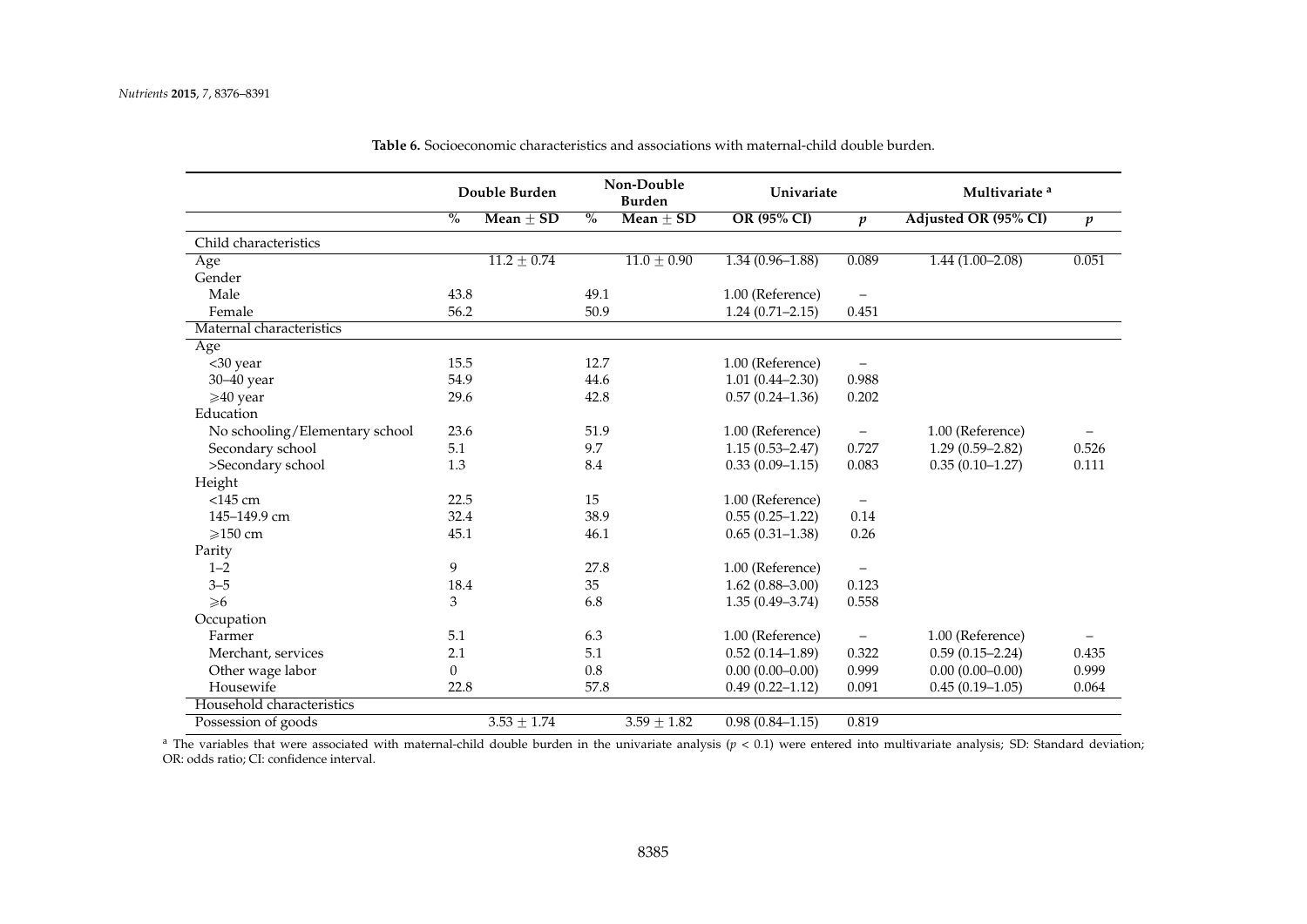<span id="page-10-0"></span>

|                      |                      |         | <b>Child Diet</b>   |                  | <b>Maternal Diet</b> |       |
|----------------------|----------------------|---------|---------------------|------------------|----------------------|-------|
|                      |                      |         | OR (95% CI)         | $\boldsymbol{p}$ | <b>OR (95% CI)</b>   | p     |
|                      |                      | Q1      | 1.00                |                  | 1.00                 |       |
|                      | Modern               | $Q2-Q3$ | $1.07(0.55 - 2.09)$ | 0.847            | $0.99(0.50-1.95)$    | 0.972 |
|                      |                      | Q4      | $0.92(0.42 - 2.03)$ | 0.841            | $0.92(0.42 - 2.03)$  | 0.840 |
| Model 1 <sup>a</sup> |                      | Q1      | 1.00                | -                | 1.00                 |       |
|                      | High-animal products | $O2-O3$ | $0.79(0.41 - 1.51)$ | 0.479            | $1.36(0.68 - 2.71)$  | 0.381 |
|                      |                      | Q4      | $0.48(0.21 - 1.07)$ | 0.073            | $0.92(0.40 - 2.08)$  | 0.834 |
|                      |                      | Q1      | 1.00                |                  | 1.00                 |       |
|                      | Modern               | $Q2-O3$ | $1.12(0.57 - 2.21)$ | 0.740            | $1.01(0.51 - 2.02)$  | 0.972 |
| Model $2b$           |                      | O4      | $0.98(0.44 - 2.16)$ | 0.949            | $0.92(0.40 - 2.11)$  | 0.839 |
|                      |                      | O1      | 1.00                |                  | 1.00                 |       |
|                      | High-animal products | $Q2-Q3$ | $0.81(0.42 - 1.57)$ | 0.786            | $1.45(0.72 - 2.95)$  | 0.300 |
|                      |                      | O4      | $0.46(0.21 - 1.04)$ | 0.064            | $1.01(0.43 - 2.33)$  | 0.991 |

**Table 7.** Association of double burden with dietary patterns.

<sup>a</sup> Unadjusted; <sup>b</sup> Adjusted for child's age and mother's occupation, which were significantly associated with maternal-child double burden (Table [6\)](#page-9-0); OR: odds ratio; CI: confidence interval.

#### **4. Discussion**

#### *4.1. Double Burden Structure at the Household Level*

To the best of our knowledge, this is the first study that examined double burden structure at the household level for both mother-child and father-child pairs in the same household using primary data in Indonesia. We found that double burden in mother-child pairs exist in 30.6% of the subject households, whereas that of father-child pairs exists in only 8.4% of the subject households.

The percentage of double burden in mother-child pairs observed in this study was higher than that of the previous study conducted in rural Indonesia [\[6\]](#page-13-5). Those authors reported that maternal overweight and child stunting coexisted in 11% of the rural population throughout Indonesia. As pointed out by Vaezghasemi [\[18\]](#page-13-17), the prevalence of double burden largely differs across the provinces in Indonesia. Among 13 provinces analyzed in Vaezghasemi's study, the prevalence of double burden in West Java was 4th highest. Thus, the higher prevalence of double burden observed in maternal-child pairs in our study would be partly attributable to this regional difference.

Our study revealed that the risk of double burden within the same household was larger among mother-child pairs than for father-child pairs. Among households whose mothers were overweight, only 24.0% had an overweight father and the rest (76.0%) had a non-overweight father. This gender difference in the prevalence of overweight has been reported in several studies in Indonesia [\[2](#page-13-1)[,29\]](#page-14-10), and is more pronounced than other countries in Asia such as China, Vietnam, and Nepal [\[30\]](#page-14-11).

# *4.2. Adiposity Related Physical Characteristics of Double Burden Household Members*

A novel aspect of our study is that the data include physical measurements related to adiposity. Among children, physical characteristics were not different between double burden and non-double burden groups except for height and HAZ. Among mothers, however, almost all physical characteristics differed between the double burden and non-double burden groups. Mothers in the double burden group had higher BF%, waist and hip circumference, WHR, MUAC, and the sum of skinfold thickness than those in the non-double burden group.

It is frequently stated in the literature that in the case of obesity or adiposity the BF% exceeds 25% in males and 35% in females [\[12](#page-13-11)[,31\]](#page-14-12). In our analyses, we used two methods, BF%-BI and BF%-ST, for estimating BF%. The percentage of mothers whose BF% exceeded 35% was 87.3% using the BF%-BI method and was 66.2% using the BF%-ST method. A Tanita bioelectrical impedance with a body composition analyzer is often reported to underestimate BF% especially for fat individuals [\[32\]](#page-14-13). Durnin and Womersley's [\[21\]](#page-14-2) formula has been used to estimate BF% in Indonesian adults [\[33–](#page-14-14)[35\]](#page-14-15) and has been reported to underestimate BF% by 1% compared with the deuterium dilution technique [\[35\]](#page-14-15).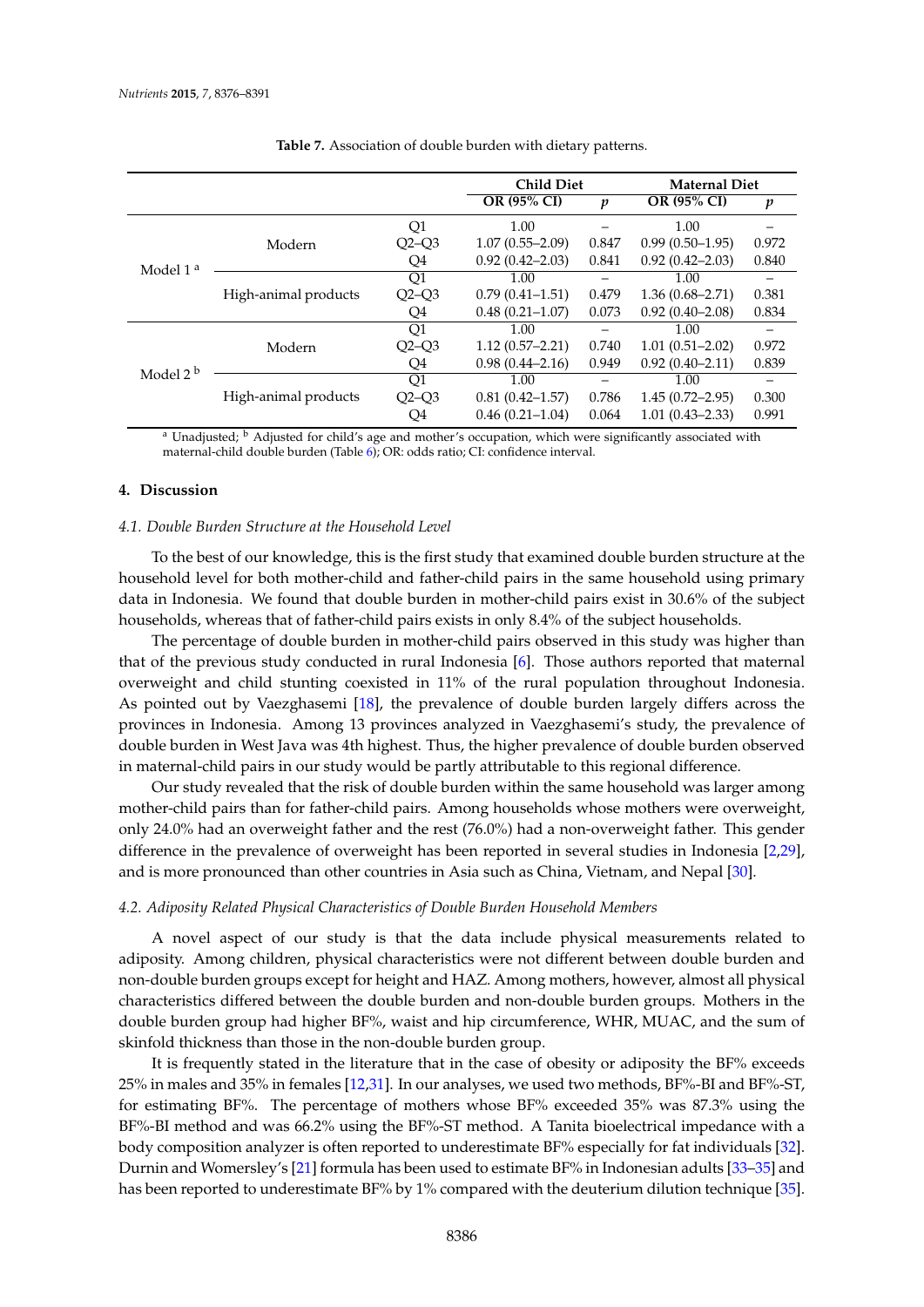Considering these technical biases, it was judged that at least 66% of mothers from double burden households have obesity or adiposity based on BF% criteria. Moreover, 60.6% of mothers from double burden households had a waist larger than 80 cm, which is frequently used as an Asian threshold of waist circumference for metabolic syndrome [\[36\]](#page-14-16). It has been noted for a given BMI that Asians have a higher body fat percentage compared with Caucasians [\[25\]](#page-14-6), and thus we determined overweight as a BMI (in kg/m<sup>2</sup>)  $\geqslant$ 23 to capture the increased risk of NCDs [\[26\]](#page-14-7). Even with this strict definition of overweight, more than 60% of mothers from double burden households were categorized either with adiposity or metabolic syndrome.

#### *4.3. Dietary Patterns Relevant to Double Burden*

Studies on the double burden problem in Indonesia scarcely mentioned the association between double burden and dietary patterns. In this study, to identify the dietary patterns of the study subjects, we administered a FFQ not at the household level but at the individual level, though we recruited father, mother and child pairs from the same household. In the subject area, frequent snacking outside the house is commonly observed not only for adults but also for children [\[23\]](#page-14-4). Also, family members do not always take their meals together. Thus, it was judged to be necessary to obtain FFQ data from each individual. Using the FFQ data, dietary patterns of the study subjects were identified by means of principal component analysis and two major dietary patterns, "Modern" and "High-animal products", were identified.

The "Modern" dietary pattern was predominantly characterized by higher consumption of flesh foods and instant snack foods. In this study area, instant snack foods such as meatball (called *bakso* in the Indonesian language), noodle, and fried sweets are sold in retailers in the village (called *Warung* in the Indonesian language) and peddlers. People often consume these snack foods instead of taking their meals and the extent of the contribution of these foods to overall nutrition is relatively high fat but low micronutrients [\[23\]](#page-14-4). A considerable body of literature has reported that traditional population groups throughout the world are replacing their traditional food patterns rich in complex carbohydrates, micronutrients, and fiber with diets high in refined sugars, animal products, and highly processed foods [\[37\]](#page-14-17). Considering the contents and the greatest preference in the principal component analysis, this dietary pattern likely reflects the nutrition transition phenomenon in this subject area. With regards to the relationships with nutritional status, after controlling for confounding factors, mothers in the middle quartiles and the highest quartile of the "Modern" dietary pattern had a higher risk of overweight. This finding is in agreement with other studies that reported that modified dietary patterns after the initiation of nutrition transition, frequently called a "Western diet", have a positive association with overweight among women [\[38](#page-14-18)[,39\]](#page-14-19).

The second dietary pattern identified by principal component analysis was the "High-animal products" dietary pattern, which was characterized by high consumption of animal products such as beef, goat, chicken, and duck but low consumption of salted fish. With regards to its association with nutritional status, after controlling for confounding factors, children in the highest quartile had a lower risk of stunting than those in the lowest, and fathers in the highest quartile had a higher risk of overweight than those in the lowest. In developing countries, consumption of animal products such as meat is often low in rural areas because of economic constrains [\[40\]](#page-15-0). Our data show that the median intake frequency of meat was mostly less than once per week among the subjects in the lowest quartile of the "High-animal products" dietary pattern; for example, among children, median intakes of chicken: one to three times per month; beef: almost never; goat: almost never; and duck: almost never. Animal products such as meat are not only the source of the animal proteins but also readily available sources of iron, zinc, and preformed vitamin A [\[40\]](#page-15-0). It has been reported in many studies that deficient intake of iron, zinc, and vitamin A, which are serious problems in some places in the world, impairs linear growth in children [\[41,](#page-15-1)[42\]](#page-15-2).

In our analysis, the "High-animal products" dietary pattern was associated with decreased risk of maternal-child double burden; after controlling for confounding factors, children in the highest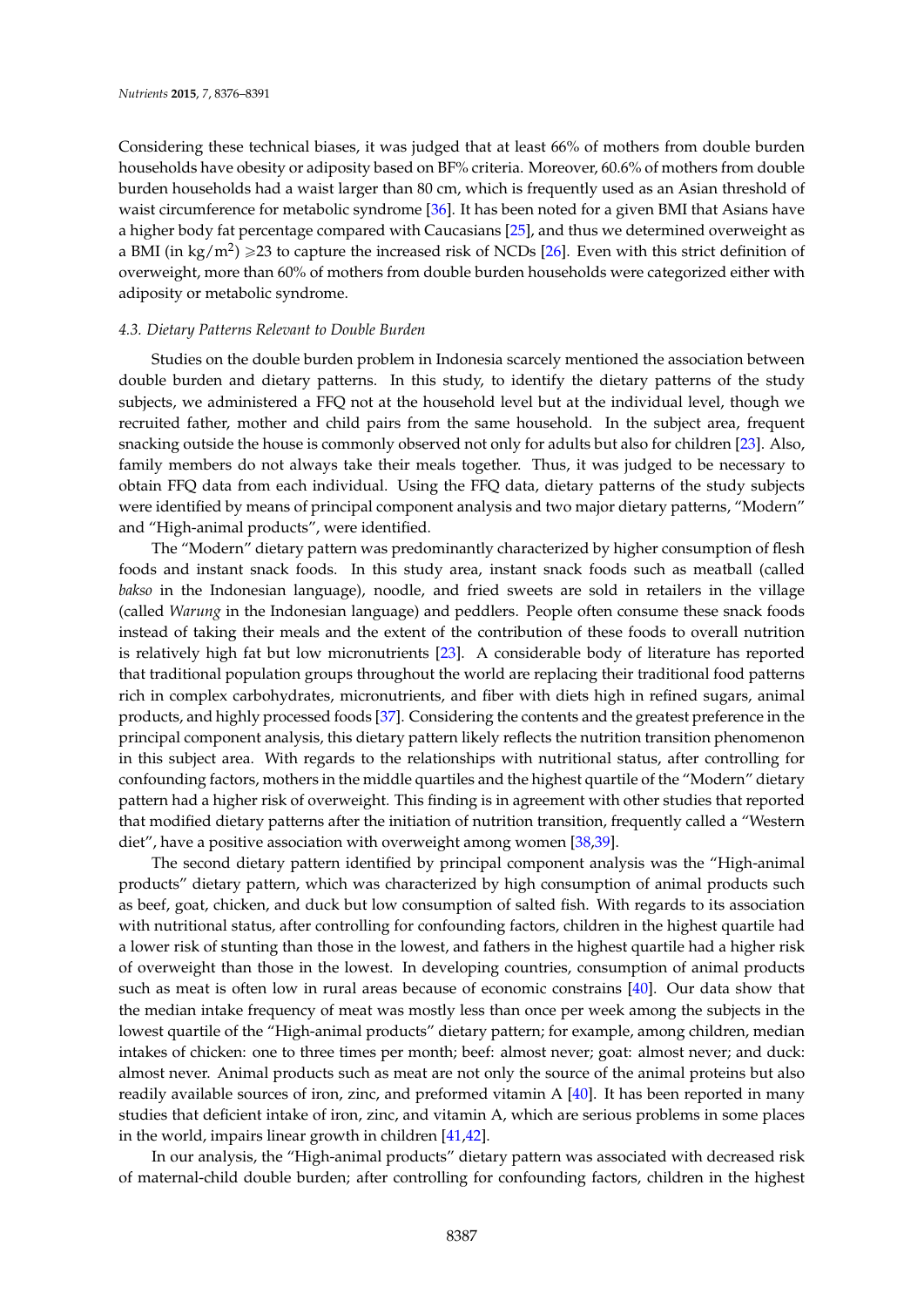quartile had a lower risk than those in the lowest. This association was highly related to the strong negative correlation of the "High-animal products" dietary pattern with child stunting. There was no association between the "High-animal products" dietary pattern and maternal overweight. For example, quartiles of the "High-animal products" dietary pattern were not different between overweight and non-overweight mothers (by  $\chi^2$  test), but quartiles of the "High-animal products" dietary pattern among overweight mothers were significantly different between those with stunted children and those with non-stunted children ( $p < 0.1$  by  $\chi^2$  test). Thus, it was judged that it is critical to improve the issue of child stunting through adequate intake of animal products.

# *4.4. Limitations*

Our study has a few limitations that should be considered. First, the sample size is small compared with previous studies discussing double burden issues in Indonesia. However, it is difficult to recruit father- and mother-child pairs from the same household to understand double burden structure in the household. Further, adiposity related physical characteristics and detailed information of food consumption frequencies are not easy to assess when targeting a large sample. Second, we adapted cutoff points for Asian populations for the classification of overweight, taking into account that Asians tend to have higher risk of NCDs at lower BMIs. This means that caution is warranted in terms of comparing our results with previous studies. Third, our food consumption data do not offer quantitative data and, thus, principal components analysis was conducted based on the consumption frequency. Even with this limitation, we adapted the principal components analysis considering the increasing interest in nutritional epidemiology to capture the association between diet and its health effects through dietary patterns, not through a single nutrient or food, because combined effects and interactions of multiple nutrients cannot be captured by analyzing a single nutrient or food [\[27,](#page-14-8)[38,](#page-14-18)[43\]](#page-15-3). Despite these limitations, we believe the present study provides useful information for understanding the degree of emerging household-level double burden of malnutrition in Indonesia.

# **5. Conclusions**

The prevalence of double burden of malnutrition within the same household was three to four times higher for mother-child pairs than for father-child pairs in West Java, Indonesia. Furthermore, mothers from double burden households showed high levels of adiposity. Thus, further studies and policies should address overweight and the risk of NCDs among overweight mothers in double burden households as a rising health threat in Indonesia. This study also demonstrated the significance of dietary pattern, which has been scarcely examined before in studies on double burden of malnutrition. Dietary pattern characterized by high consumption of animal products but low consumption of salted fish, as identified by a principal component analysis, was associated with the decreased risk of maternal-child double burden through a strong negative correlation with child stunting. Therefore, improving child stunting through adequate intake of animal products is critical to solve the problem of maternal-child double burden in Indonesia.

**Acknowledgments:** This study was financially supported by the Ministry of Environment, Japan (H-063). The authors greatly appreciate the kind cooperation of the people in the study communities. We are also grateful to Dede Tresna, Ade Sudrajat, Ibnu Hurri, Iwan Setiawan, Ivan Apun Rahadian and Shanty Permanasari for their assistance in data collection. Also, thanks are due to John Freeman, The University of Tokyo, for editing the entire manuscript and providing useful advice.

**Author Contributions:** Makiko Sekiyama carried out data collection, data analysis, and was responsible for manuscript writing. Linda Dewanti carried out blood collection and analysis. Budhi Gunawan and Oekan S. Abdoellah were responsible for community liaison. Ryo Honda and Hana Shimizu-Furusawa collaborated on data collection. Chiho Watanabe and Hong Wei Jiang were responsible for manuscript editing and management of the study.

**Conflicts of Interest:** The authors declare no conflicts of interest.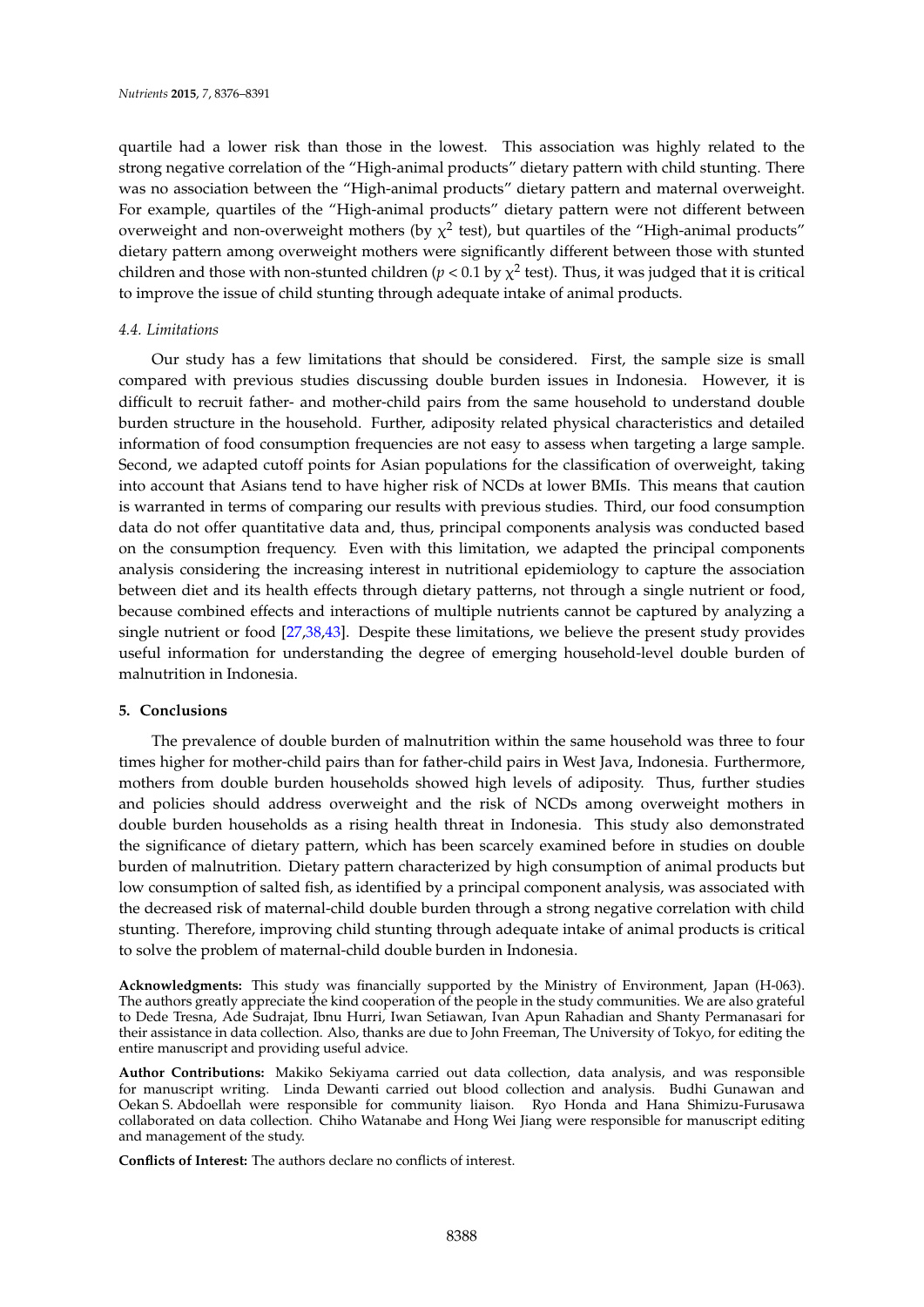# **References**

- <span id="page-13-0"></span>1. Belahsen, R. Nutrition transition and food sustainability. *Proc. Nutr. Soc.* **2014**, *73*, 385–388. [\[CrossRef\]](http://dx.doi.org/10.1017/S0029665114000135) [\[PubMed\]](http://www.ncbi.nlm.nih.gov/pubmed/24824339)
- <span id="page-13-1"></span>2. Roemling, C.; Qaim, M. Obesity trends and determinants in Indonesia. *Appetite* **2012**, *58*, 1005–1013. [\[CrossRef\]](http://dx.doi.org/10.1016/j.appet.2012.02.053) [\[PubMed\]](http://www.ncbi.nlm.nih.gov/pubmed/22402303)
- <span id="page-13-2"></span>3. Malik, V.S.; Willett, W.C.; Hu, F.B. Global obesity: Trends, risk factors and policy implications. *Nat. Rev. Endocrinol.* **2013**, *9*, 13–27. [\[CrossRef\]](http://dx.doi.org/10.1038/nrendo.2012.199) [\[PubMed\]](http://www.ncbi.nlm.nih.gov/pubmed/23165161)
- <span id="page-13-3"></span>4. Popkin, B.M.; Adair, L.S.; Ng, S.W. Global nutrition transition and the pandemic of obesity in developing countries. *Nutr. Rev.* **2012**, *70*, 3–21. [\[CrossRef\]](http://dx.doi.org/10.1111/j.1753-4887.2011.00456.x) [\[PubMed\]](http://www.ncbi.nlm.nih.gov/pubmed/22221213)
- <span id="page-13-4"></span>5. Khan, S.H.; Talukder, S.H. Nutrition transition in Bangladesh: Is the country ready for this double burden. *Obes. Rev.* **2013**, *14*, 126–133. [\[CrossRef\]](http://dx.doi.org/10.1111/obr.12100) [\[PubMed\]](http://www.ncbi.nlm.nih.gov/pubmed/24102686)
- <span id="page-13-5"></span>6. Oddo, V.M.; Rah, J.H.; Semba, R.D.; Sun, K.; Akhter, N.; Sari, M.; de Pee, S.; Moench-Pfanner, R.; Bloem, M.; Kraemer, K. Predictors of maternal and child double burden of malnutrition in rural Indonesia and Bangladesh. *Am. J. Clin. Nutr.* **2012**, *95*, 951–958. [\[CrossRef\]](http://dx.doi.org/10.3945/ajcn.111.026070) [\[PubMed\]](http://www.ncbi.nlm.nih.gov/pubmed/22357721)
- <span id="page-13-6"></span>7. Sengupta, A.; Angeli, F.; Syamala, T.S.; Van Schayck, C.P.; Dagnelie, P. State-wise dynamics of the double burden of malnutrition among 15–49 year-old women in India: How much does the scenario change considering Asian population-specific BMI cut-off values? *Ecol. Food Nutr.* **2014**, *53*, 618–638. [\[CrossRef\]](http://dx.doi.org/10.1080/03670244.2014.891994) [\[PubMed\]](http://www.ncbi.nlm.nih.gov/pubmed/25357268)
- <span id="page-13-7"></span>8. Wong, C.Y.; Zalilah, M.S.; Chua, E.Y.; Norhasmah, S.; Chin, Y.S.; Siti Nur'Asyura, A. Double-burden of malnutrition among the indigenous peoples (Orang Asli) of Peninsular Malaysia. *BMC Public Health* **2015**, *15*, 680. [\[CrossRef\]](http://dx.doi.org/10.1186/s12889-015-2058-x) [\[PubMed\]](http://www.ncbi.nlm.nih.gov/pubmed/26194643)
- <span id="page-13-8"></span>9. Garrett, J.L.; Ruel, M.T. Stunted child-overweight mother pairs: Prevalence and association with economic development and urbanization. *Food Nutr. Bull.* **2005**, *26*, 209–221. [\[PubMed\]](http://www.ncbi.nlm.nih.gov/pubmed/16060222)
- <span id="page-13-9"></span>10. Jehn, M.; Brewis, A. Paradoxical malnutrition in mother-child pairs: Untangling the phenomenon of over- and under-nutrition in underdeveloped economies. *Econ. Hum. Biol.* **2009**, *7*, 28–35. [\[CrossRef\]](http://dx.doi.org/10.1016/j.ehb.2009.01.007) [\[PubMed\]](http://www.ncbi.nlm.nih.gov/pubmed/19246260)
- <span id="page-13-10"></span>11. Hawley, N.L.; Minster, R.L.; Weeks, D.E.; Viali, S.; Reupena, M.S.; Sun, G.; Cheng, H.; Deka, R.; Mcgarvey, S.T. Prevalence of adiposity and associated cardiometabolic risk factors in the Samoan genome-wide association study. *Am. J. Hum. Biol.* **2014**, *26*, 491–501. [\[CrossRef\]](http://dx.doi.org/10.1002/ajhb.22553) [\[PubMed\]](http://www.ncbi.nlm.nih.gov/pubmed/24799123)
- <span id="page-13-11"></span>12. Phillips, C.M.; Tierney, A.C.; Perez-Martinez, P.; Defoort, C.; Blaak, E.E.; Gjelstad, I.M.; Lopez-Miranda, J.; Kiec-Klimczak, M.; Malczewska-Malec, M.; Drevon, C.A.; *et al*. Obesity and body fat classification in the metabolic syndrome: Impact on cardiometabolic risk metabotype. *Obesity* **2013**, *21*, E154–E161. [\[CrossRef\]](http://dx.doi.org/10.1002/oby.20263) [\[PubMed\]](http://www.ncbi.nlm.nih.gov/pubmed/23505198)
- <span id="page-13-12"></span>13. Murray, C.J.; Vos, T.; Lozano, R.; Naghavi, M.; Flaxman, A.D.; Michaud, C.; Ezzati, M.; Shibuya, K.; Salomon, J.A.; Abdalla, S.; *et al*. Disability-adjusted life years (DALYs) for 291 diseases and injuries in 21 regions, 1990–2010: A systematic analysis for the Global Burden of Disease Study 2010. *Lancet* **2012**, *380*, 2197–2223. [\[CrossRef\]](http://dx.doi.org/10.1016/S0140-6736(12)61689-4)
- <span id="page-13-13"></span>14. Lozano, R.; Naghavi, M.; Foreman, K.; Lim, S.; Shibuya, K.; Aboyans, V.; Aggarwal, R.; Ahn, S.Y.; AlMazroa, M.A.; Alvarado, M.; *et al*. Global and regional mortality from 235 causes of death for 20 age groups in 1990 and 2010: A systematic analysis for the Global Burden of Disease Study 2010. *Lancet* **2012**, *380*, 2095–2128. [\[CrossRef\]](http://dx.doi.org/10.1016/S0140-6736(12)61728-0)
- <span id="page-13-14"></span>15. Fernald, L.C.; Neufeld, L.M. Overweight with concurrent stunting in very young children from rural Mexico: Prevalence and associated factors. *Eur. J. Clin. Nutr.* **2007**, *61*, 623–632. [\[CrossRef\]](http://dx.doi.org/10.1038/sj.ejcn.1602558) [\[PubMed\]](http://www.ncbi.nlm.nih.gov/pubmed/17136036)
- <span id="page-13-15"></span>16. Lee, J.; Houser, R.F.; Must, A.; de Fulladolsa, P.P.; Bermudez, O.I. Disentangling nutritional factors and household characteristics related to child stunting and maternal overweight in Guatemala. *Econ. Hum. Biol.* **2010**, *8*, 188–196. [\[CrossRef\]](http://dx.doi.org/10.1016/j.ehb.2010.05.014) [\[PubMed\]](http://www.ncbi.nlm.nih.gov/pubmed/20541480)
- <span id="page-13-16"></span>17. Saibul, N.; Shariff, Z.M.; Lin, K.G.; Kandiah, M.; Ghani, N.A.; Rahman, HA. Food variety score is associated with dual burden of malnutrition in Orang Asli (Malaysian indigenous peoples) households: Implications for health promotion. *Asia Pac. J. Clin. Nutr.* **2009**, *18*, 412–422. [\[PubMed\]](http://www.ncbi.nlm.nih.gov/pubmed/19786390)
- <span id="page-13-17"></span>18. Vaezghasemi, M.; Öhman, A.; Eriksson, M.; Hakimi, M.; Weinehall, L.; Kusnanto, H.; Ng, N. The effect of gender and social capital on the dual burden of malnutrition: A multilevel study in Indonesia. *PLoS ONE* **2014**, *9*, e103849. [\[CrossRef\]](http://dx.doi.org/10.1371/journal.pone.0103849) [\[PubMed\]](http://www.ncbi.nlm.nih.gov/pubmed/25153321)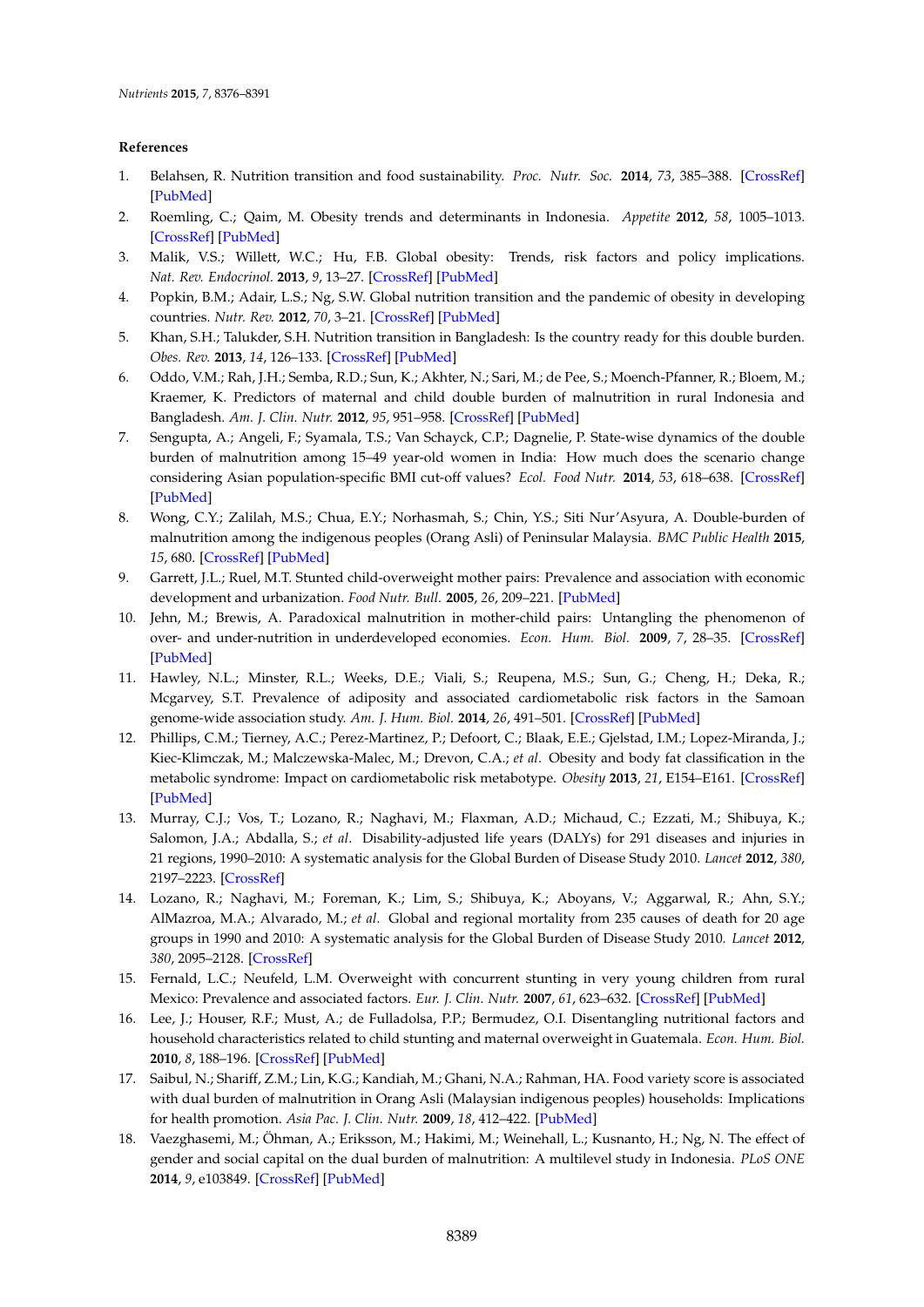- <span id="page-14-0"></span>19. Konishi, S.; Parajuli, R.P.; Takane, E.; Maharjan, M.; Tachibana, K.; Jiang, H.W.; Pahari, K.; Inoue, Y.; Umezaki, M.; Watanabe, C. Significant sex difference in the association between C-reactive protein concentration and anthropometry among 13- to 19-year olds, but not 6- to 12-year olds in Nepal. *Am. J. Phys. Anthropol.* **2014**, *154*, 42–51. [\[PubMed\]](http://www.ncbi.nlm.nih.gov/pubmed/24431160)
- <span id="page-14-1"></span>20. Weiner, J.S.; Lourie, J.A. *Practical Human Biology*; Academic Press: London, UK, 1981.
- <span id="page-14-2"></span>21. Durnin, J.V.G.A.; Womersley, J. Body fat assessed from total body density and its estimation from skinfold thickness: Measurements on 481 men and women aged from 17 to 72 years. *Br. J. Nutr.* **1974**, *32*, 77–97. [\[CrossRef\]](http://dx.doi.org/10.1079/BJN19740060) [\[PubMed\]](http://www.ncbi.nlm.nih.gov/pubmed/4843734)
- <span id="page-14-3"></span>22. De Onis, M.; Onyango, A.W.; Borghi, E.; Siyam, A.; Nishida, C.; Siekmann, J. Development of a WHO growth reference for school-aged children and adolescents. *Bull. World Health Organ.* **2007**, *85*, 660–667. [\[CrossRef\]](http://dx.doi.org/10.2471/BLT.07.043497) [\[PubMed\]](http://www.ncbi.nlm.nih.gov/pubmed/18026621)
- <span id="page-14-4"></span>23. Sekiyama, M.; Roosita, K.; Ohtsuka, R. Snack foods consumption contributes to poor nutrition of rural children in West Java, Indonesia. *Asia Pac. J. Clin. Nutr.* **2012**, *21*, 558–567. [\[PubMed\]](http://www.ncbi.nlm.nih.gov/pubmed/23017314)
- <span id="page-14-5"></span>24. Sekiyama, M.; Roosita, K.; Ohtsuka, R. Developmental stage-dependent influence of environmental factors on growth of rural Sundanese children in West Java, Indonesia. *Am. J. Phys. Anthropol.* **2015**, *157*, 94–106. [\[CrossRef\]](http://dx.doi.org/10.1002/ajpa.22692) [\[PubMed\]](http://www.ncbi.nlm.nih.gov/pubmed/25641623)
- <span id="page-14-6"></span>25. Ramachandran, A.; Snehalatha, C. Rising burden of obesity in Asia. *J. Obes.* **2010**. [\[CrossRef\]](http://dx.doi.org/10.1155/2010/868573) [\[PubMed\]](http://www.ncbi.nlm.nih.gov/pubmed/20871654)
- <span id="page-14-7"></span>26. WHO Expert Consultation. Appropriate body-mass index for Asian populations and its implications for policy and intervention strategies. *Lancet* **2004**, *363*, 157–163.
- <span id="page-14-8"></span>27. Zazpe, I.; Sánchez-Tainta, A.; Toledo, E.; Sánchez-Villegas, A.; Martínez-González, M.Á. Dietary patterns and total mortality in a Mediterranean cohort: The SUN project. *J. Acad. Nutr. Diet.* **2014**, *114*, 37–47. [\[CrossRef\]](http://dx.doi.org/10.1016/j.jand.2013.07.024) [\[PubMed\]](http://www.ncbi.nlm.nih.gov/pubmed/24095621)
- <span id="page-14-9"></span>28. Newby, P.K.; Tucker, K.L. Empirically derived eating patterns using factor or cluster analysis: A review. *Nutr. Rev.* **2004**, *62*, 177–203. [\[CrossRef\]](http://dx.doi.org/10.1111/j.1753-4887.2004.tb00040.x) [\[PubMed\]](http://www.ncbi.nlm.nih.gov/pubmed/15212319)
- <span id="page-14-10"></span>29. Usfar, A.A.; Fahmida, U. Do Indonesians follow its Dietary Guidelines? Evidence related to food consumption, healthy lifestyle, and nutritional status within the period 2000-2010. *Asia Pac. J. Clin. Nutr.* **2011**, *20*, 484–494. [\[PubMed\]](http://www.ncbi.nlm.nih.gov/pubmed/21859671)
- <span id="page-14-11"></span>30. Watanabe, C.; Umezaki, M.; Sekiyama, M.; Shimizu, H.; Konishi, S.; Jiang, H.W.; Arizono, K.; Inaoka, T.; Gunawan, B.; Abdoellah, O. Subsistence transition and its effects on local natural and chemical environments in rural and urban communities of Asian-pacific countries. Available online: https://eco.con fex.com/eco/2009/techprogram/P20225.HTM (accessed on 6 June 2015).
- <span id="page-14-12"></span>31. WHO. Physical Status: The Use and Interpretation of Anthropometry. WHO: Geneva, Switzerland, 1995.
- <span id="page-14-13"></span>32. Sluyter, J.D.; Schaaf, D.; Scragg, R.K.; Plank, L.D. Prediction of fatness by standing 8-electrode bioimpedance: A multiethnic adolescent population. *Obesity* **2010**, *18*, 183–189. [\[CrossRef\]](http://dx.doi.org/10.1038/oby.2009.166) [\[PubMed\]](http://www.ncbi.nlm.nih.gov/pubmed/19498351)
- <span id="page-14-14"></span>33. Guricci, S.; Hartriyanti, Y.; Hautvast, J.G.A.J.; Deurenberg, P. Relationship between body fat and body mass index: Differences between Indonesians and Dutch Caucasians. *Eur. J. Clin. Nutr.* **1998**, *52*, 779–783.
- 34. Küpper, J.; Bartz, M.; Schultink, J.W.E.; Lutiko, W.; Deurenberg, P. Measurements of body fat in Indonesian adults: Comparison between a three compartment model and widely used methods. *Asia Pac. J. Clin. Nutr.* **1998**, *7*, 49–54. [\[PubMed\]](http://www.ncbi.nlm.nih.gov/pubmed/24394898)
- <span id="page-14-15"></span>35. Hastuti, J.; Kagawa, M.; Byrne, N.M.; Hills, A.P. Development and validation of anthropometric prediction equations for estimation of body fat in Indonesian men. *Asia Pac. J. Clin. Nutr.* **2013**, *22*, 522–529. [\[PubMed\]](http://www.ncbi.nlm.nih.gov/pubmed/24231011)
- <span id="page-14-16"></span>36. Alberti, K.G.; Zimmet, P.; Shaw, J. Metabolic syndrome—A new world-wide definition. A consensus statement from the international diabetes federation. *Diabet. Med.* **2006**, *23*, 469–480. [\[CrossRef\]](http://dx.doi.org/10.1111/j.1464-5491.2006.01858.x) [\[PubMed\]](http://www.ncbi.nlm.nih.gov/pubmed/16681555)
- <span id="page-14-17"></span>37. Romaguera, D.; Samman, N.; Rossi, A.; Miranda, C.; Pons, A.; Tur, J.A. Dietary patterns of the Andean population of Puna and Quebrada of Humahuaca, Jujuy, Argentina. *Br. J. Nutr.* **2008**, *99*, 390–397. [\[CrossRef\]](http://dx.doi.org/10.1017/S0007114507801061) [\[PubMed\]](http://www.ncbi.nlm.nih.gov/pubmed/17697401)
- <span id="page-14-18"></span>38. Cunha, D.B.; de Almeida, R.M.; Sichieri, R.; Pereira, R.A. Association of dietary patterns with BMI and waist circumference in a low-income neighbourhood in Brazil. *Br. J. Nutr.* **2010**, *104*, 908–913. [\[CrossRef\]](http://dx.doi.org/10.1017/S0007114510001479) [\[PubMed\]](http://www.ncbi.nlm.nih.gov/pubmed/20420750)
- <span id="page-14-19"></span>39. Flores, M.; Macias, N.; Rivera, M.; Lozada, A.; Barquera, S.; Rivera-Dommarco, J.; Tucker, K.L. Dietary patterns in Mexican adults are associated with risk of being overweight or obese. *J. Nutr.* **2010**, *140*, 1869–1873. [\[CrossRef\]](http://dx.doi.org/10.3945/jn.110.121533) [\[PubMed\]](http://www.ncbi.nlm.nih.gov/pubmed/20739452)